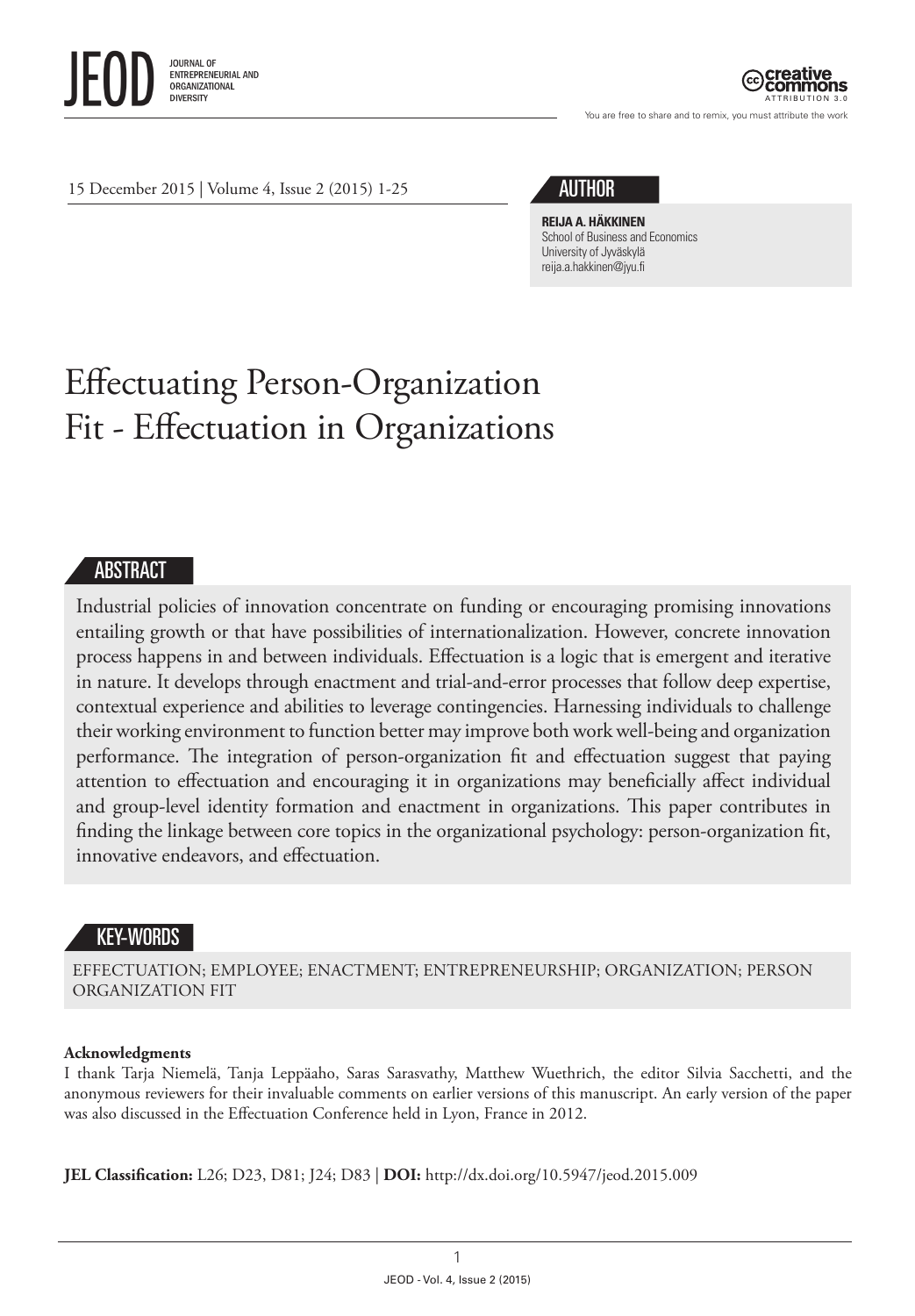# **1. Introduction**

The industrial policies for innovation in general are designed to help firms to innovate and commercialize their innovations. Investments in the innovative process or intangible help offered in commercializing the research or otherwise promising innovations is supposed to encourage ventures into growth and internationalization. Audretsch and Aldridge (2014) as well as Forge et al. (2013) among others bring up the importance of human capital and the flow of knowledge in innovation. Entrepreneurs and skilled, highly qualified, ambitious and educated employees and researchers are perceived to be the main innovators (Forge et al., 2013). Merely skilled individuals are not enough to create competitive advantage, it also asks entrepreneurial behavior at least from the management to orchestrate these skills (Teece, 2007). Although public policies may delineate the aims and practicalities in the policy level, finally it all comes down to the ventures themselves, and their unique practicalities. Innovation is produced by individuals, whose well-being and innovation potential is affected by group dynamics and interaction.

Organizations conduct human resource management (HRM) practices in order to create and maintain their competitive advantage. Managing the resources may help organizations to lower the costs and to differentiate products and services (Porter, 1985). Research considering HRM practices in entrepreneurial firms is scarce and as Leung et al. (2006) mention, literature is relatively underdeveloped. An employee as the most important asset of an organization has been a slightly overlooked perspective in entrepreneurship research. In other words, as Carrier (1996: 18) puts it: "It tends to be taken for granted that creative, entrepreneurial people can and will exercise their talents only within their own firms".

Organizational values are central for person-organization fit (PO fit)<sup>1</sup> (Bourne and Jenkins, 2013). The difficulty in values is that they reflect as well individual cognitive structures as collective social structures. As there is a possibility that these values are integrated, there can also be unbalance and gaps between the values. There also seems to be gaps in explaining how this congruence can be incrementally fostered, and if totally absent, created. For example, perceived fit has not been widely researched although it relates to job satisfaction and organizational commitment (Kristof-Brown and Billsberry, 2013). It could also be useful to know how the fit actually develops (Johnson et al., 2013). Effectuation has been considered as a form of entrepreneurial behavior, and it has been detected in expert entrepreneurs (e.g. Sarasvathy, 2001; 2008). It has been found to be especially functional in the face of uncertainty and scarce resources.

Effectuation is a dynamic logic that is generally explained by four principles and the control vs. prediction worldview. Effectuation starts from: (i) individual means and continues to explain

<sup>1</sup> PO fit literature concentrates on explaining how organizations aim at congruence in values between the person and the organization (e.g. Bolander and Sandberg, 2013) or how individuals choose organizations they feel share their values (e.g. Hodgson, 2007)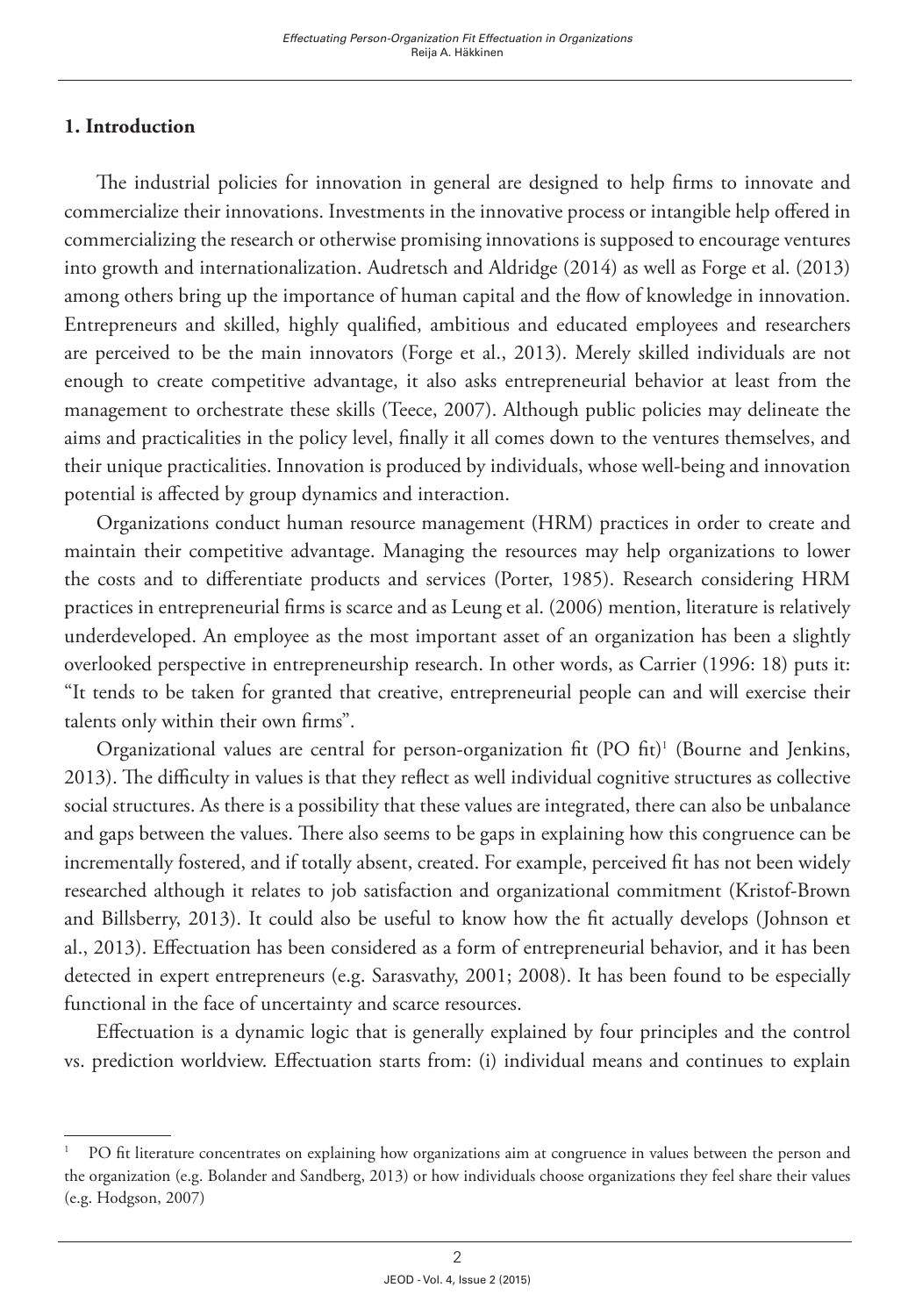how he or she strives towards making an effect using the means (Means, Bird-In-Hand Principle); by (ii) planning the actions in small steps and low risk (Affordable Loss Principle); with (iii) partners who are willing and able to put their effort for the common purpose (Partnerships, Crazy Quilt Principle); (iv) taking advantage of the surprises (Leveraging Contingencies, the Lemonade Principle). Effectuation has rarely been researched in the context of an organization (Wiltbank et al., 2006; Da Costa and Brettel, 2011; Brettel et al., 2012; Johansson and McKelvie, 2012).

This research considers what an employee does in order to enact customer-friendly changes in the organization—the changes that could lead the organization to reach new markets or to develop new products. Therefore, this theoretical paper aims at addressing *how effectuation appears in employees of the organizations* and *how it could be allowed and fostered in a causal organization*. Effectuation has possibilities to enlighten the complexities between person, organization and innovative endeavors because as well as it is a theory, it is as well "an internally consistent set of ideas that forms a clear basis for action upon the world" (Sarasvathy et al., 2008: 345), as also a logic of design (Dew et al., 2008).

The paper has four parts. First, the service organizations as the context and the role of entrepreneurial behavior and effectuation are considered. Second, the theories of effectuation and PO fit are introduced. Third, a framework is created considering what issues could be addressed in effectuating the fit between the person and the organization, and fourth, research suggestions for the future are considered.

### **2. Person-Organization fit**

Kristof (1996: 4), one among the first PO fit researchers, defines PO fit as occurring when: "(a) at least one entity provides what the other needs, or (b) they share similar fundamental characteristics, or (c) both". Fit is both complementary and supplementary congruence (Verquer, Beehr and Wagner, 2003). The former means that the organization and individual fulfill the needs of the other or, according to Muchinsky and Monahan (1987: 268), "the match between an individual's talents and the corresponding needs of the environment". The latter is about similar characteristics between the organization and the individual, or "the match between an individual and a group of people" (Muchinsky and Monahan, 1987: 268). According to Kristof-Brown, Zimmerman and Johnson (2005: 285), PO fit "addresses the compatibility between people and entire organizations"; while Guan et al. (2011: 286) define PO fit as "the congruence of values between a person and the organization where he/she works". Piasentin and Chapman (2007) argue that the research has mostly concentrated on assessing the similarity between personal and organizational characteristics instead of how individuals experience the fit. Kristof (1996), Cable and Edwards (2004) and Humphrey et al. (2007; 2011) mention that even though complementary and supplementary fit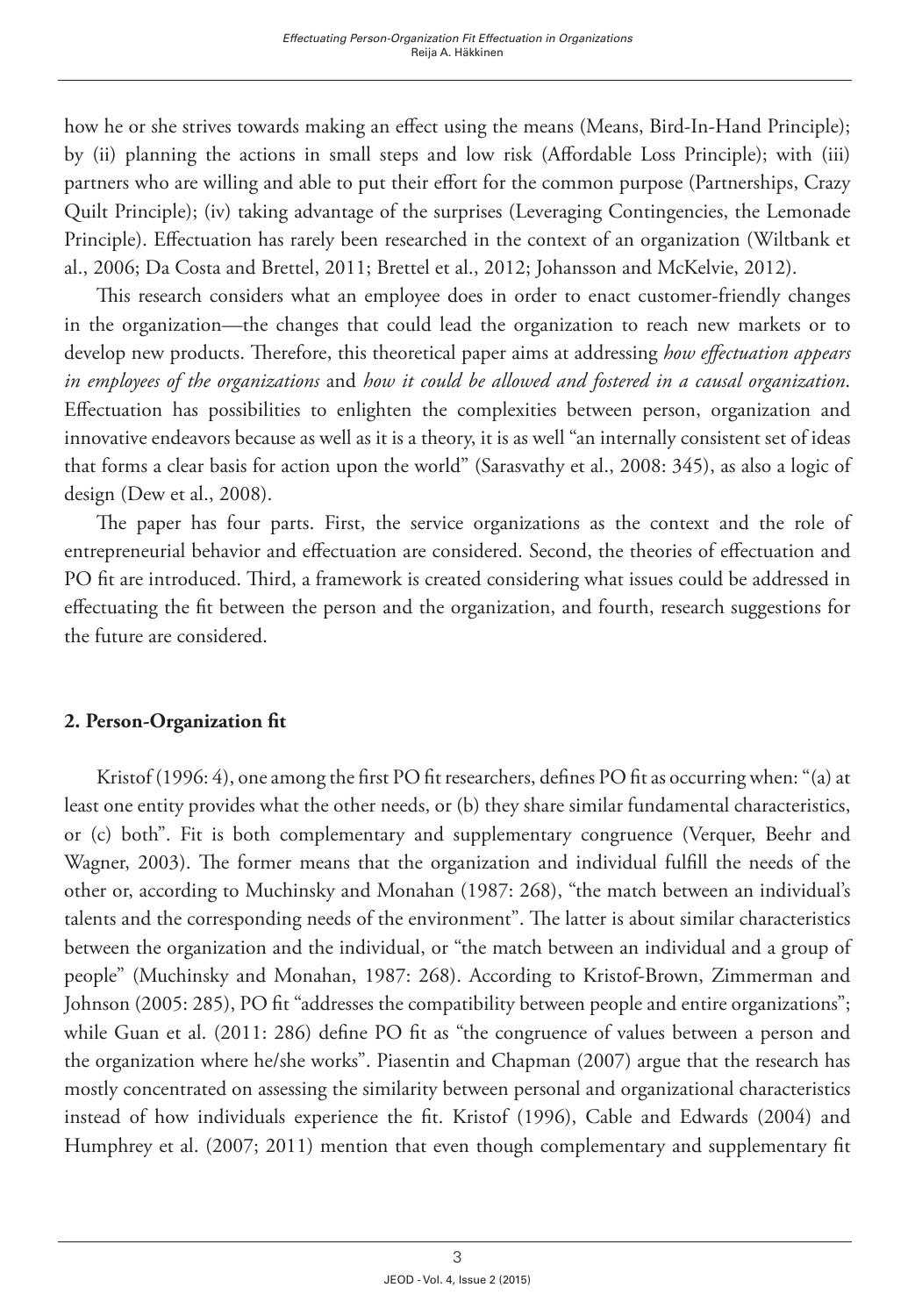are usually researched separately, they probably operate simultaneously.

Piasentin and Chapman (2006) introduce four views of fit:

- i. supplementary fit (individual characteristics match with existing organizational characteristics);
- ii. complementary fit (an individual fulfills a void or adds something missing to the organization);
- iii. needs-supplies fit (an individual's needs are fulfilled by an organization); and
- iv. demands–abilities fit (when an individual's abilities meet the demands of the organization).

Kristof (1996) holds perceived fit more related with recent experiences and actual fit more as a long-term variable. Organizational changes may also affect perceived fit in particular, while actual fit takes more time to become visible after the change. Actual fit may improve the process outcomes as communication, group functioning, and work coordination, even if individuals do not perceive the fit (Kristof, 1996). The perceived fit between individual and organizational values may affect worker's health, work ability and quality of life as well as eventually organizational outcomes.

# *2.1 Recent findings in fit research*

Kristof-Brown and Billsberry (2013) differentiate two dominant directions in the PO fit research as: (a) perceived fit as an internal feeling; or (b) "as the interplay or interaction of internal and external factors" (Kristof-Brown and Billsberry, 2013: 1). There are two possibilities to enclose the phenomenon; subjective or objective fit. Subjective fit leans on individual perceptions in both individual and organizational values, whilst objective fit starts from individual values but focuses on finding the organizational values from elsewhere, e.g. from the organization as a whole. Value congruence can be then either calculated or interpreted as statistically significant interactions between subjective and objective fit. Perceived fit holds a great potential for a cognitive bias because it happens only in individuals heads. It has not been widely researched despite its strong relation to job satisfaction and organizational commitment. It has also been considered as potentially biased by affect and attitude. Therefore, their calculated interactions should be closely related (Kristof-Brown and Billsberry, 2013).

Leung et al. (2006: 666) mention that in PO fit literature it is common to describe an organization "by a set of static organizational characteristics for individuals to fit in, rather than dynamic factors which change with time". Whilst this gives a useful picture of an organization, it does not quite cover the fit issue in practice, as it has been noticed by e.g. Johnson et al. (2013) who view person-environment fit (PE fit) as a continuous variable instead of a categorical one. According to them, fit might develop in time towards any direction—fit or misfit, but it has not been investigated yet *how* it actually develops. It has been agreed, though, that a certain level of fit is beneficial for individual well-being affecting behavior and attitudes (e.g. Kristof-Brown, Barrick and Stevens, 2005; Kammeyer-Mueller, Schilpzand and Rubenstein, 2013; Kristof-Brown and Billsberry, 2013; Yu, 2013) as well as eventually to organizational performance.

PO fit pays attention to the bottlenecks in the relationship between a person and the organization,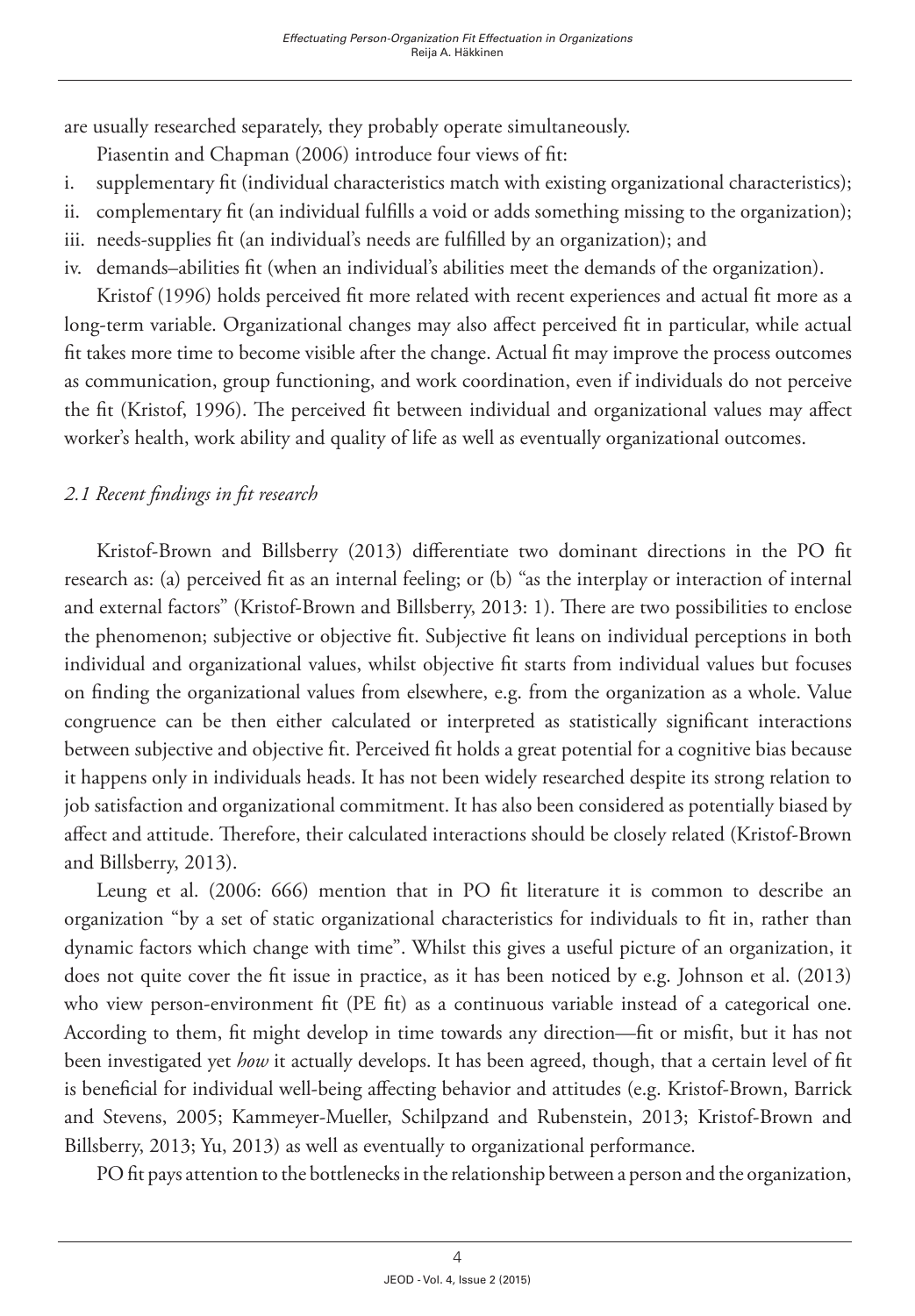and thus can help in bringing up the theoretical issues that can be addressed by effectuation. PO fit is about either party, individual and/or an organization benefiting from the other party (e.g. Kristof, 1996; Verquer, Beehr and Wagner, 2003; Kristof-Brown, Barrick and Stevens, 2005; Piasentin and Chapman, 2006) or the value congruence between the parties (e.g. Guan et al., 2011). Effectuation may help in explaining how employees could effectuate the fit and how effectuating the fit might be enabled in the organization.

## *2.2 Person-organization fit and the organization*

Resick et al. (2013) view the individual fit schemas unique as they vary from person to person. When knowledge is constructed in interaction, it is important to discover what is real to the individuals because it affects their behavior (Kristof-Brown and Billsberry, 2013). There are also conscious ways to construct the fit. Johnson et al. (2013) explain how self-regulation processes underlie the strivings for fit through learning, comparing, feedback, and unlearning. In balance theory, the tension affected by the inconsistency in attitudes towards an object leads into a motivation to create the balance (Yu, 2013). Yu (2013) also explains how proactive, conscious and planned behaviors as job crafting, role adjustment and deal making relate to person organization fit. Job crafting is making changes in how the job is performed, and with whom to interact while doing the job. Role adjustment happens to high performing employees when trust in their performance leads to supervisors giving them more responsibilities. Job negotiation tells about how supervisors allow changes in employee's jobs.

## **3. Entrepreneurial behavior**

Entrepreneurial behavior has been shown to be crucial to organizational performance in changing environments (Teece 2007; Augier and Teece, 2009)<sup>2</sup>. As Teece (2007) states, skilled individuals are not enough to create competitive advantage, it also asks entrepreneurial behavior at least from the management to see how and when to orchestrate these skills and to better utilize the know-how that might otherwise be underused, or leak outside the organization. Wang et al. (2010) also recognize the positive influence of organizational focus on skill-based innovation and teamwork, which resembles effectuation for organizational effectiveness, meanwhile the hindering effect of outcome orientation and stability resemble causation<sup>3</sup>.

<sup>2</sup> Whilst some individuals hold skills and abilities that can be considered entrepreneurial, dynamic capabilities approach considers how these abilities could be embedded in the organization. Thus dynamic capabilities aim at sensing, seizing and transforming capabilities in order "to generate and exploit internal and external firm-specific competences" (Augier and Teece, 2009: 412).

<sup>&</sup>lt;sup>3</sup> Causation and effectuation have usually been researched together. Causation is more traditional, goal and predictionbased logic of enactment.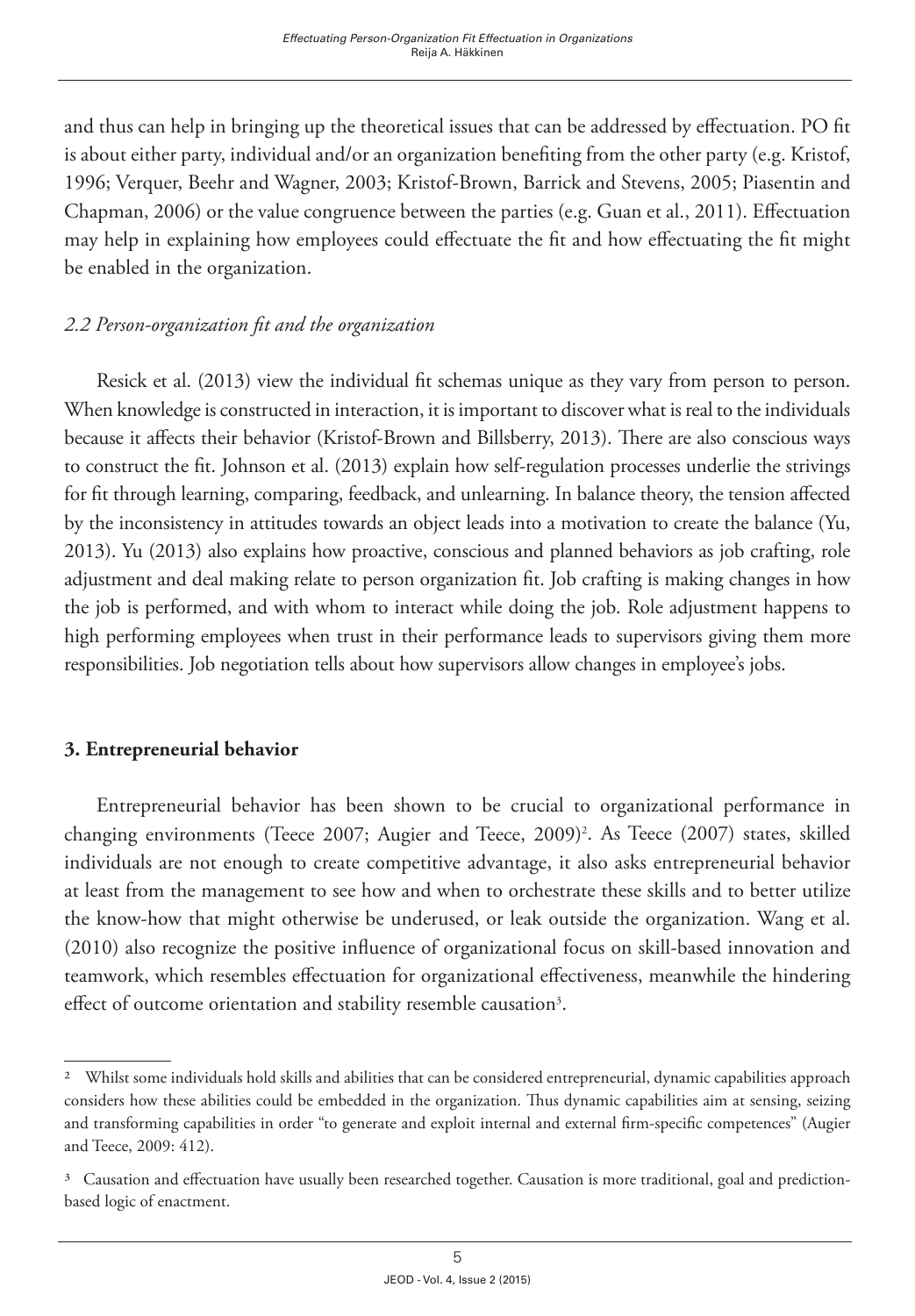Though organizations are in constant change, the organizational setting is quite bounded an environment with a certain personnel working in it, and using available resources. For individuals in the organization it is challenging to break deeply rooted habits and to question nonfunctional rules and regulations. Usually they are silently accepted, and have become a familiar frame for acting and behaving. This is pointed out for example by Joas (2005: 101): "…the products of human labour reflect, according to Marx, not only the inner essential powers of the workers but also rules of appropriate use and norms of social distribution", as well as by Lusch and Vargo (2014). This again, may appear as sticky knowledge (Turner and Makhija, 2006) which refers to difficulties to fluently learn and adopt new perspectives, and to simultaneously unlearn the old and non-functional ones. Krueger (2007) suggests that breaking habits requires affecting individuals' deep belief systems. In organizational context, several layers of belief systems come into question from the individual and group levels to the organizational and societal. One possibility to look closer at the belief systems is through social identity approach (e.g. Crocetti et al., 2014). Social identity theory explains how identity is constructed in groups and social entities. Individuals identify themselves with the groups in order to maintain a positive sense of themselves (Cornelissen, Haslam and Balmer, 2007). For most people the occupational identity is the most important identity domain (Crocetti et al., 2014).

## *3.1 Entrepreneurial behavior in making change*

Entrepreneurial behavior can be one means to affect the deep belief systems and interrupt nonfunctional routines. However, interrupting routinized behavior can be difficult, because it causes uncertainty, which may be perceived as uncomfortable by individuals. According to McMullen and Shepherd (2006) uncertainty may prevent entrepreneurial behavior by producing hesitancy when routines are interrupted, by promoting indecision between numerous alternatives, and by encouraging procrastination through labelling the options seem as unfavorable. Entrepreneurial behavior can be viewed as the outcome of the willingness towards bearing perceived uncertainty. In other words, if uncertainty prevents the action in a certain situation, entrepreneurial action, (action towards making something happen), appears when an individual is willing (and able) to handle the perceived uncertainty.

McMullen and Shepherd (2006) argue that this willingness to bear the perceived uncertainty consists of a belief-desire configuration, where individuals believe they know what they should do in order to reach a desired goal. Thus, willingness to bear the uncertainty and act rises when individuals have a clear understanding over what they are doing and why they are doing it. Following the thoughts of Crocetti et al. (2014), this clarity of understanding goes also hand in hand with the strength of individual's personal identity. They argue that individuals with strong identity are more prone to have a stronger social identity, and they are able form more mature interpersonal relationships. Yet again, individuals with firm identities also have better possibilities in forming a firm occupational identity. When effort is put in learning and interaction, and when the support and encouragement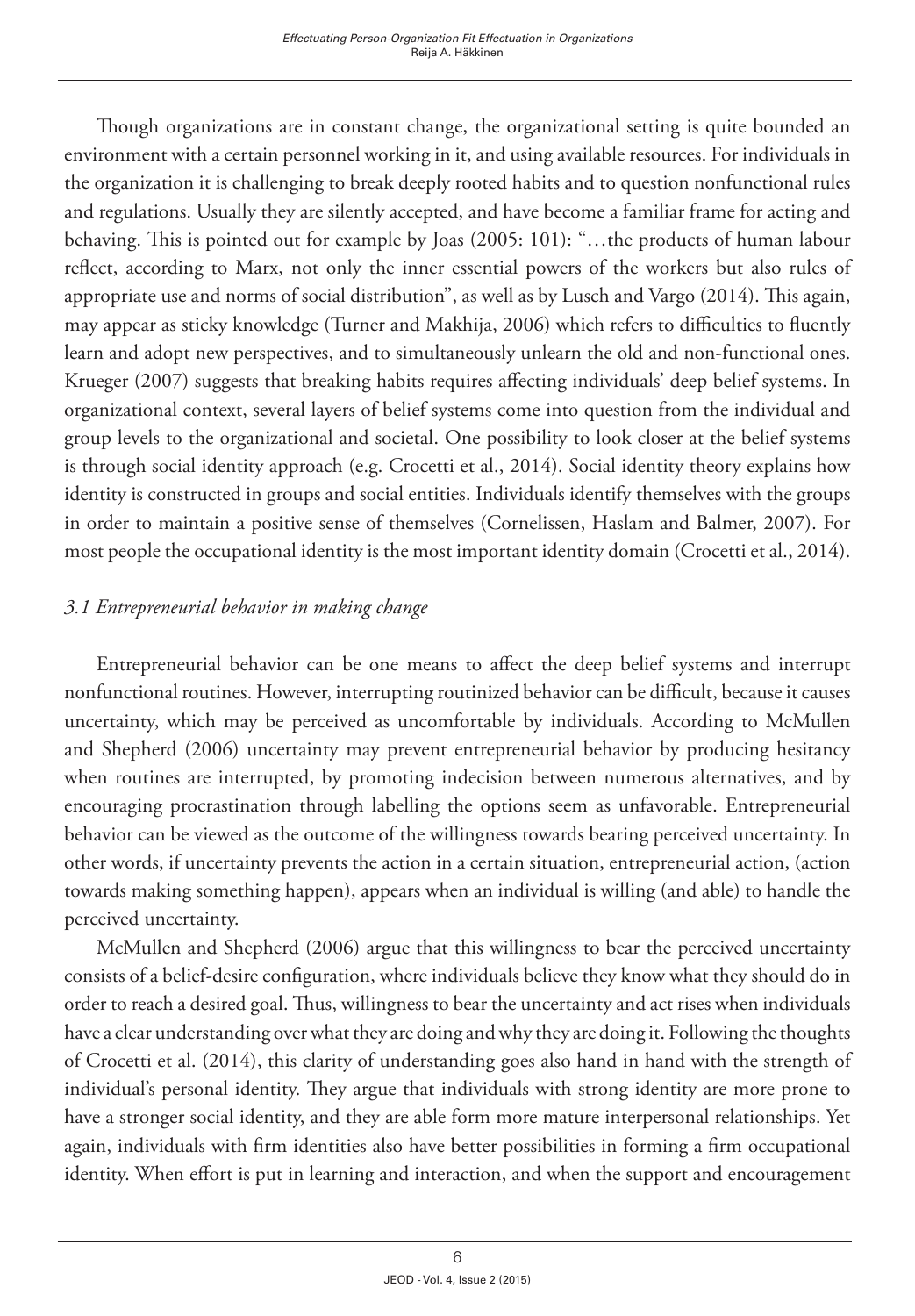is gained from the behalf of others, it may be far easier for individuals to overcome the doubt and act. This encouragement of others might also enhance the possibilities towards enactment. Now we shall consider a little closer how the enactment can be further developed, leading into co-creational outcomes.

# *3.2 Effectuation theory as a model for enactment*

Sarasvathy (2001; 2008) developed a model of effectuation as a form of entrepreneurial expertise by observing and researching the behavior of expert entrepreneurs. As Sarasvathy and Dew (2008: 243) declare, effectuation "builds on prior knowledge and experience and entails acts of imagination" but it is not essentially intuitive, more like conscious action based on individual's deep knowledge and skill base. Effectual practices call for awareness of one's own knowledge and skills as well as making them explicit. More specifically, the use of effectual logics requires open communication between individuals. "Effectuation seeks to put the 'human' back into human action" (Sarasvathy and Dew, 2008: 243).

Effectuation perspective views reality as a construction—not previously existing but depending on collective individual action (also in Teece, 2007). In effectuation, future is characterized by unpredictability. Because environments can only temporarily be made predictable and stable, effectual interaction could be a means to leverage as well the regularities as the contingencies in creating novelty. When we know what we have and have ideas on where we would like to go, we can control the future so that we do not need to predict it. We can distinguish the controllable and uncontrollable parts from each other and concentrate on what we can control, using that knowledge to reshape the environment (Sarasvathy et al., 2008).

In order to differentiate the two logics, effectuation and causation from each other, there is a need to understand the worldviews behind them, the power and differences regarding the concepts of control and prediction. The logic of effectuation is summed up in the statement: "To the extent that we can control the future, we do not need to predict it" (Sarasvathy, 2001: 252; 2008: 91), which also holds together the four principles of effectuation. This logic is seen to work best in the situations where individual action has (or seems to have) a great influence on how the future will be shaped. The logic of causation, however, is almost the inverse: "To the extent that we can predict the future, we can control it" (Sarasvathy, 2001: 252; 2008: 91). This logic is thought to best suit the situations where certain relatively stable and predictable trends can be detected. Sarasvathy and Dew (2005) also suggest that causation and effectuation can be seen as complementary instead of exclusive.

Effectuation is about creating opportunities instead of only exploring and exploiting them. Sarasvathy (2001) clarifies that it is more about control than it is about prediction. As Sarasvathy (2008: 180) suggests, "profitable opportunities are created in those societies and epochs in which people strive to live well and construct their environments using entrepreneurial means and methods". Individual well-being gained through striving and self-knowledge is viewed as central in effectuation.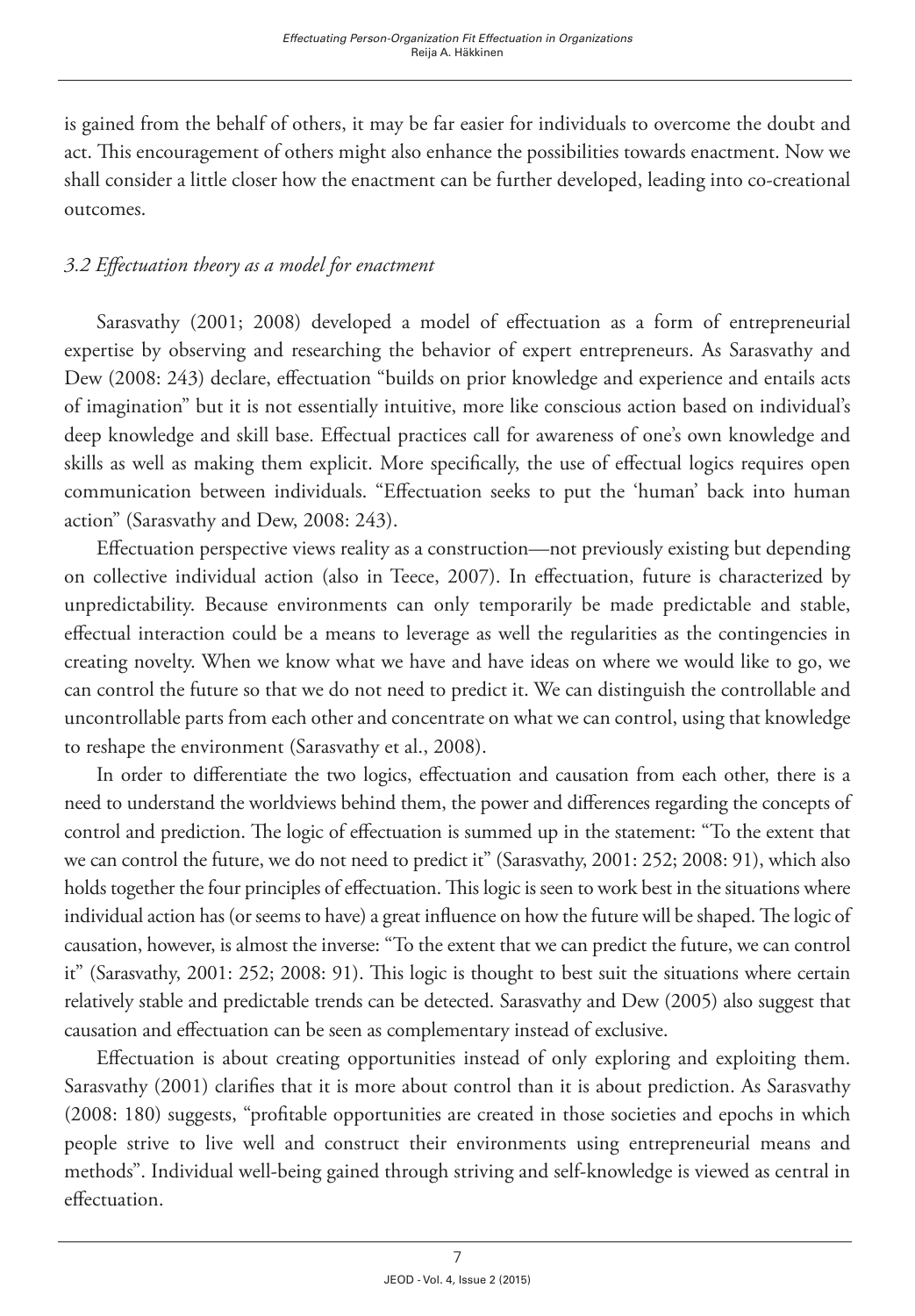# **4. Effectuation and person-organization fit**

PO fit has been connected to proactive behavior (Yu, 2013). Whilst effectuation could also be perceived as a form of proactive behavior, it has not been previously used with PO fit theory. When there is a willingness to integrate two theories, there is also a need to consider where they fit and why. Effectuation principles fit well in the organizational context by explaining individual behavioral logic, starting from individual and her or his means and striving towards more functional ways to co-create and shape the future. The theory concentrates in the dynamics of the four main principles. Means function as a starting point. Affordable loss facilitates the negotiations, partnerships are held as growth and development strategies, and contingencies as something that can be used as an advantage.

# *4.1 Uncertainty and control*

Lusch and Vargo (2012) explain how enterprising individuals integrate resources to better cope with uncertainty. Effectuation has been found as a logic that is functional in situations needing improvisation under scarce resources and high uncertainty. Employees cannot always choose how to develop their job, or that they would always have the strength to do it. Some decisions are made for them and they just have to deal with the consequences—or try more to speak up with their concerns. What they can control is *how* they do their assigned job and *how* they use their creativity in order to gain more control over their own situation. Rostgaard Evald and Senderovitz (2013: 296) hold effectuation as a very potential means in "capturing and conceptualizing the improvisation and decision-making approach for SMEs when engaging in ICV [internal corporate venturing]". They emphasize the suitability of effectuation logic "for infusing innovative thinking and development". In Table 1 and Table 2, some uncertainty characteristics are presented and PO fit equivalents to uncertainty are considered. As well, the effectual response to uncertainty—predictive control—is considered and its PO fit equivalents are suggested.

| Knightian uncertainty                                                                                                                                         | PO fit equivalent                                                                                                                                |
|---------------------------------------------------------------------------------------------------------------------------------------------------------------|--------------------------------------------------------------------------------------------------------------------------------------------------|
| Imperfect knowledge of the future (Knight, 1964 [1921]).                                                                                                      | Specific skills and knowledge help in finding more<br>relevant knowledge that helps in reducing uncertainty<br>(Cable and DeRue, 2002).          |
| World is in constant change so the future is unpredictable.<br>Unpredictability lies in situations where we do not know<br>the outcome (Knight, 1964 [1921]). | The need for cognitive closure (desire for predictability,<br>structure and non-ambiguity) gives motivation to<br>reduce uncertainty (Yu, 2013). |
| A true uncertainty cannot be measured (Knight, 1964 [1921]).                                                                                                  | Perceived fit/misfit (Yu, 2013).                                                                                                                 |

**Table 1. Knightian uncertainty - Characteristics and suggested PO fit equivalents**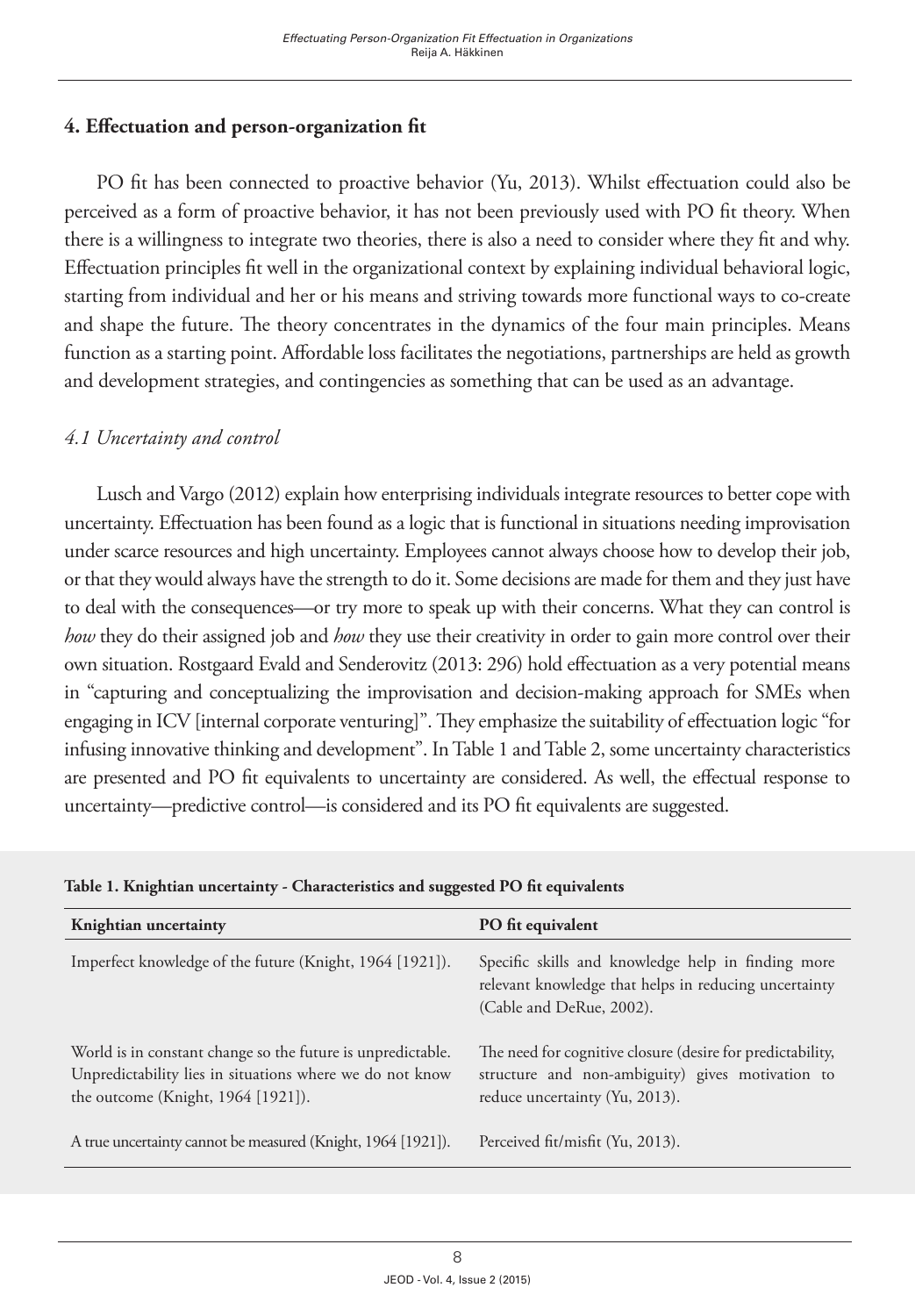| <b>Effectuation/Non-predictive control</b>                                                                                                                                                                                                  | PO fit equivalent                                                                                           |
|---------------------------------------------------------------------------------------------------------------------------------------------------------------------------------------------------------------------------------------------|-------------------------------------------------------------------------------------------------------------|
| Control over the future (Sarasvathy, 2001; 2008).                                                                                                                                                                                           | Achieving fit (being around similar others and similar values)<br>reduces perceived uncertainty (Yu, 2013). |
| To the extent that we can control the future, we do not<br>need to predict it (Sarasvathy, 2001; 2008).                                                                                                                                     | Fit based on similarity enhances trust and interaction<br>(Edwards et al., 2006).                           |
| Human action shapes the future (Goodman, 1978;<br>Spinosa, Flores and Dreyfus, 1997; Sarasvathy, 2008).<br>Designing the effects (Sarasvathy, 2003). Trying with-<br>out knowing the consequences (Sarasvathy, 2008; Read<br>et al., 2011). | Proactiveness (Yu, 2013).                                                                                   |

#### **Table 2. Non-predictive control-characteristics and suggested PO fit equivalents**

Developing ones job requires as well knowledge about "how things are at their best", (mainly mental) resources to actually develop the job towards the direction that is closer to "how things are at their best" and/or creativity to find alternatives for the obvious and conservative resolutions. Thus developing ones job requires appreciating and understanding individual enactment, space to fail, as well as for management and supervision of the results so that the balance is gained as well in individuals as in the organization as a whole.

The scarcity of resources is usually due to what there is available in the organizations; the facilities might not be "the latest" and the individuals might not have the skills required to do things "by the book". Also because of interaction with some individuals might be easier then with others, the cooperation between individuals might also be sometimes challenging.

### *4.2 Means as a starting point: the Bird-in-Hand Principle in an organization*

Organizational context, through social interactions, shared beliefs, values and expectations, may sometimes restrict individuals from viewing the actual potential of their capabilities. The contextual factors may instead help them to fulfill their expectations according to the job description, the expectations of others, et cetera. Giving up these presumptions may be difficult. As Krueger (2007) mentioned, deep belief systems have to be affected in order to break the habits and routines. Identity can be seen as given (Sarasvathy and Dew, 2005) in a certain time and space, but overall as a construction (Cornelissen, Haslam and Balmer, 2007; Crocetti at al., 2014). When assuming identity as a construction, it is quite easy to agree with Venkataraman et al. (2011) notion that entrepreneurship can be taught to individuals. This line of thought suggests that entrepreneurial behavior is more about combining rationality and creativity, questioning the norms where they cease to guide action and instead prevent it.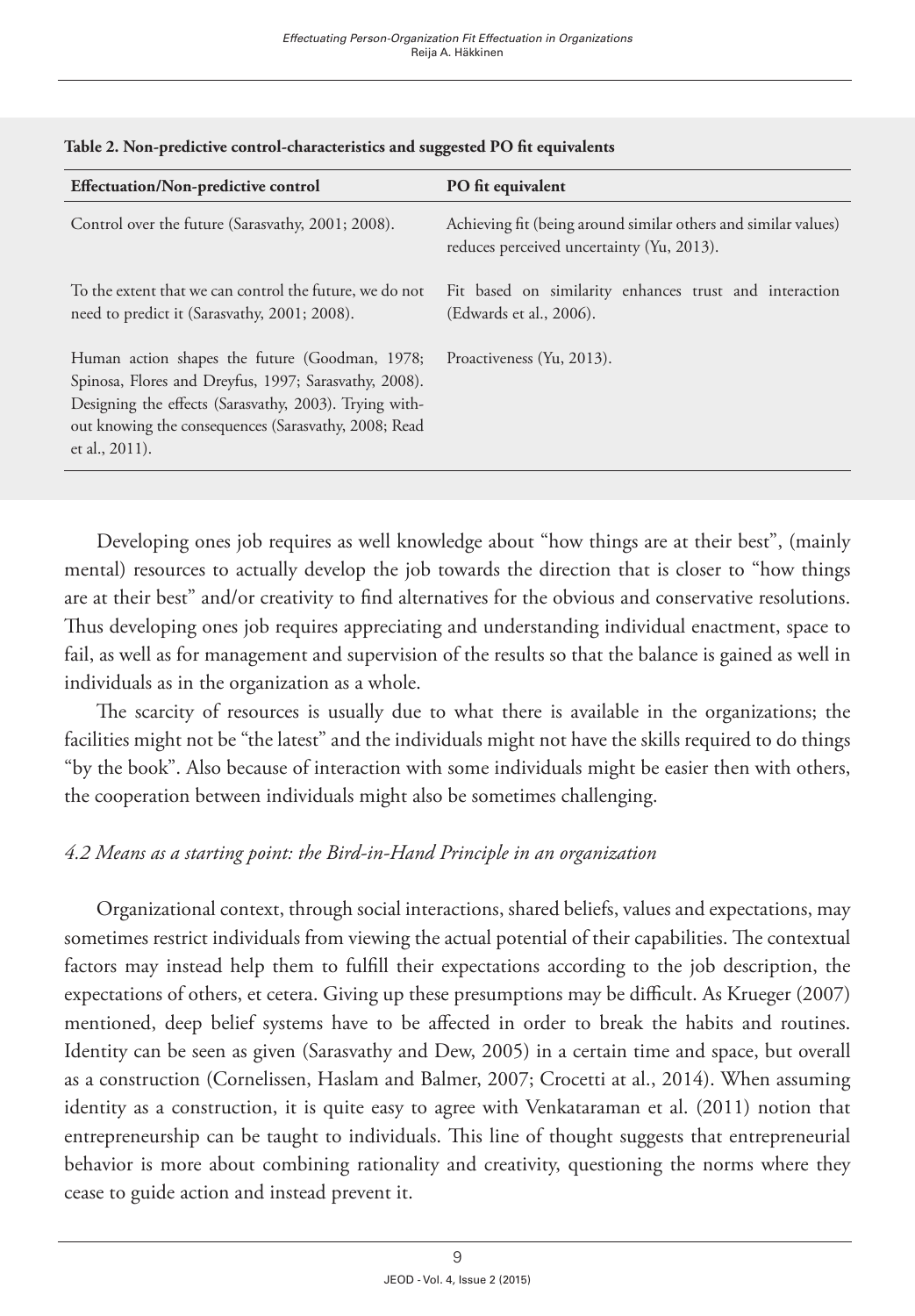Merecz and Andysz (2012) suggest that there is an optimal level of fit that helps in maintaining workers' health, work ability and quality of life. In addition, Yu (2013) thinks that the fit between a person and the environment may affect their overall well-being, and that fit is motivated by fundamental drives. Yu (2013) mentions that according to previous research, individuals want to feel fit with their environment, and thus strive towards consistency in self construction, (according to their attitudes, beliefs, and behavior) towards hedonism, uncertainty reduction, control, and belonging. Individuals even try to alter e.g. their workrelated values in order to fit in (Yu, 2013).

Wheeler, Halbesleben and Shanine (2013), on the other hand, bring up that according to PO fit literature, stress appears when environmental demands exceed individual abilities or when organizational resources do not answer to employee needs. Johnson et al. (2013) call for understanding why fitting in predicts workers attitudes, behavior, and well-being. In other words, why the environmental fit affects us (and how we feel) so strongly? Insecurity rises when we are uncertain about the outcome of our actions, when we do not know them. Insecurity is greater when we are outside our comfortability zone, outside of our safe knowledge barriers, exceeding our known and familiar limits and striving towards learning new things. It is a zone where failures start to happen and there should probably be a space to fail in order to learn (Shepherd, 2003).

Person organization fit theory assumes perceived fit as a very important factor in employee well-being in an organization (Johnson and Onwuegbuzie, 2014). A great stress factor, on the other hand, is the perceived gap between environmental demands and individual abilities (Wheeler, Halbesleben and Shanine, 2013). For an individual, inside the limits of ones skills and abilities lies the comfortable zone, but environmental needs push individuals towards and over the limits, towards uncertainty and as well the possibilities for failure. Although failing precedes learning (Shepherd, 2003) and it should be allowed, it may also prevent development if it is not at all controlled.

Effectuation goes in line with this thought line; it starts with the means (who you are, what you have and whom you know) and brings individuals basically closer to the fit with themselves in the first place. Knowledge, skills, interests and other tacit factors are considered as individual means. In Table 3, some "means" characteristics are presented.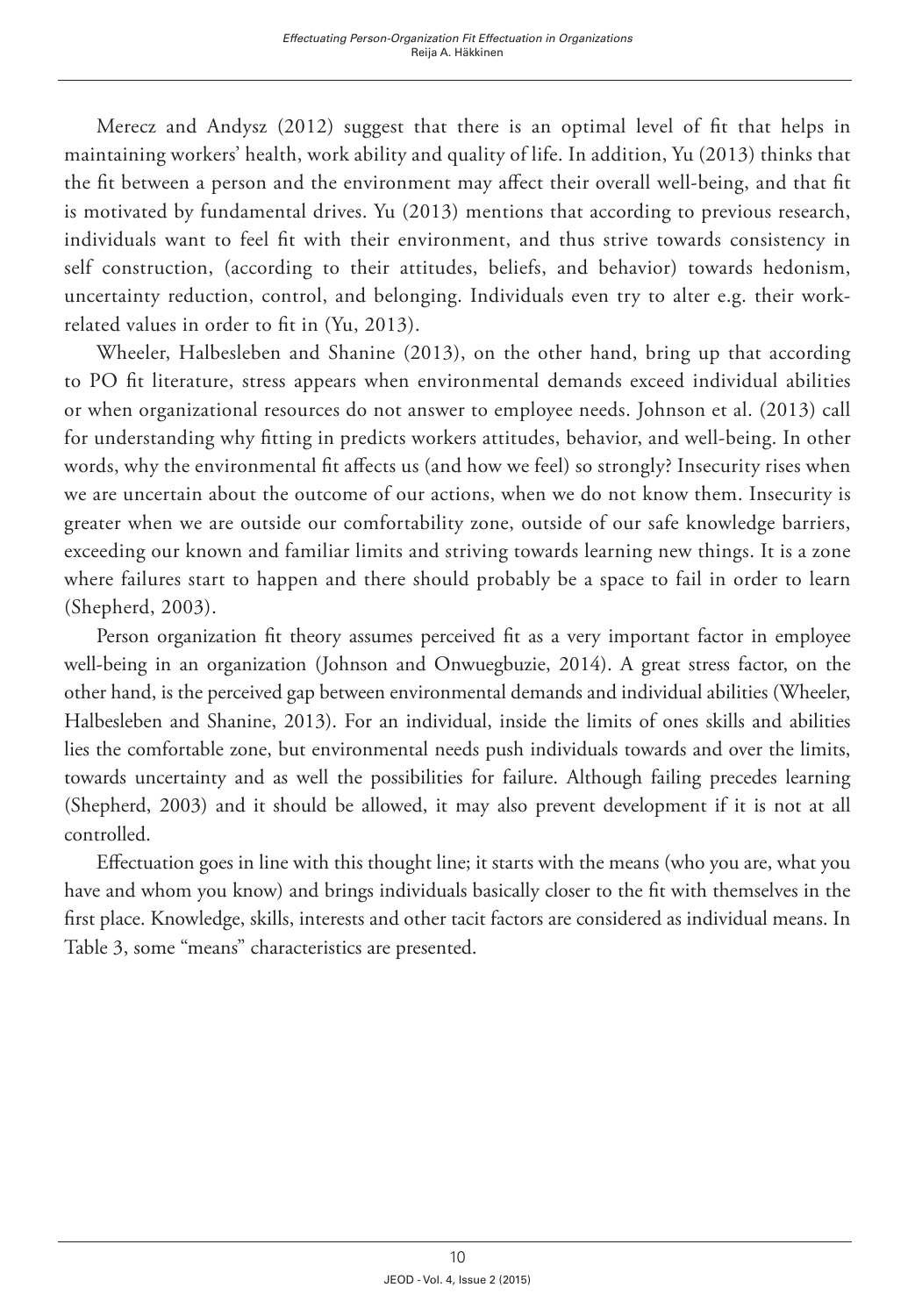| <b>Effectuation/Means</b>                                                                                                                                  | PO fit equivalent                                                                                                                                                                                          |
|------------------------------------------------------------------------------------------------------------------------------------------------------------|------------------------------------------------------------------------------------------------------------------------------------------------------------------------------------------------------------|
| Start with your means: who I am, what I know, who I<br>know (Sarasvathy, 2001; Read et al., 2011).                                                         | PO fit as perceived fit. PO fit as an internal feeling<br>(Kristof-Brown and Billsberry, 2013)                                                                                                             |
| Outcome is created during the process (Sarasvathy, 2008).                                                                                                  | Transforming individual capabilities into organizational<br>competitiveness (Leung et al., 2006).                                                                                                          |
| Making an effect towards the direction collectively defined<br>and supported by the co-creators (Read et al., 2011).                                       | Understanding. When knowledge is constructed in<br>interaction, it is important to discover what is real to<br>the individuals because it affects their behavior (Kristof-<br>Brown and Billsberry, 2013). |
| Ask the experts (Sarasvathy, 2008; Read et al., 2011).                                                                                                     | Individual knowledge, capabilities and skills help in<br>dealing with complexities and contingencies (Yu, 2013).                                                                                           |
| Individual abilities are limited and specialized; they fit<br>for an exchange with other individuals (Lusch and Vargo,<br>$2014$ ).                        | Objective fit starts from individual values but focuses<br>in finding the organizational values from elsewhere, e.g.<br>from the organization as a whole (Kristof-Brown and<br>Billsberry, 2013).          |
| Means-driven processes are expected to be particularly<br>time consuming when innovativeness is high, as it fosters<br>uncertainty (Brettel et al., 2012). | Actual fit is a long-term variable (Kristof, 1996).                                                                                                                                                        |

#### **Table 3. Effectuation/Means - characteristics and suggested PO fit equivalents**

Causal logics focuses on the ends (goals) and seeks for the means that should be used in order to reach the predetermined goal, while effectual logics focuses on means and seeks towards cooperation in order to construct various possible outcomes and finally choose the best for all from among the many. Causally thinking the outcome is defined in the advantage, and thus it might be easier to feel failure and disappointment in the first place. Effectually the outcome is created during the process. The outcome changes, and thus failures and disappointments might be perceived as smaller or even non-existent. Another major perceptive change is between causally choosing and effectually designing. Causators choose the effect they want to make. Effectuation is about trying without knowing the consequences (Sarasvathy, 2008); making an effect towards the direction collectively defined and supported by the co-creators (Read et al., 2011). Whilst individual abilities are limited and specialized, they fit for an exchange with other individuals (Lusch and Vargo, 2014).

### *4.3 The Affordable Loss Principle in an organization*

Affordable Loss Principle in effectuation means small step—low risk action. It is investing only that much, what one affords to lose, to be it for example time, effort, money or learning. Affordable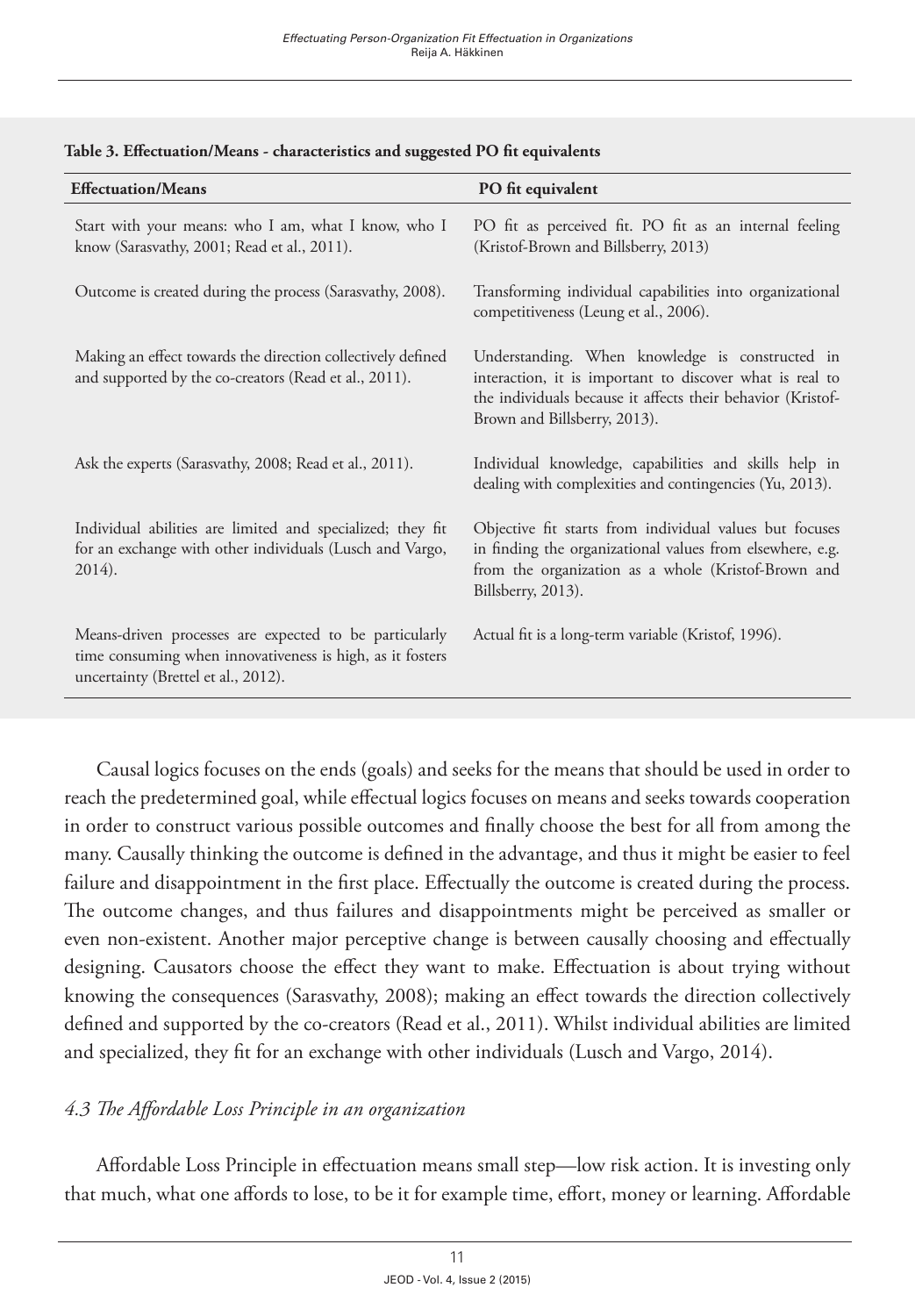loss in the organization could thus be considered as optimizing the tasks. It is also using all the meaningful resources available in order to create a better outcome. Often individuals have skills and abilities that they cannot use, or just are not using in their work. Effectuation thinking is noticing these "slack resources", and striving towards making them in a better use.

Affordable loss in the organization could also mean getting rid of non-functional rules and regulations in order to get the work done more properly seen from various perspectives. Affordable loss here means that what we can afford to "not to do" neither does affect the outcome negatively nor is not important in order to perform well in this particular job. If we start to concentrate on what is essential instead of what has to be done because it has always been done, there will be more space to notice the actual requirements of the job. Affordable loss can also be connected with unlearning, and identity construction as getting rid of non-functional parts of identity, as irrational fears, dysfunctional action patterns, or compulsive thoughts, as well as unlearning unimportant information that are no longer needed.

Causal logic concentrates on finding optimal strategies and maximizing the returns. Effectuation concentrates on what can be lost in order to create something in cooperation with others by using the available means (Sarasvathy, 2008). Causators invest time, effort and energy in order to reach a specific goal whilst effectuators take stock considering what they do not need, and put effort in finding slack resources in order to construct something that could benefit also others, and that could be further developed in several ways. In Table 4, some "affordable loss" characteristics are presented.

| <b>Effectuation/Affordable Loss</b>                                                                                                                                                                                          | PO fit equivalent                                                                                      |
|------------------------------------------------------------------------------------------------------------------------------------------------------------------------------------------------------------------------------|--------------------------------------------------------------------------------------------------------|
| What can be lost in order to create something new in<br>cooperation with others by using the available means<br>(Sarasvathy, 2008).                                                                                          | Fit might develop in time towards any direction: fit or misfit<br>(Johnson et al., 2013).              |
| Pay attention to the cheapest alternatives and come up<br>with creative ways to do things more efficiently with no<br>additional costs (Sarasvathy, 2008).                                                                   | Self-regulation processes underlie the strivings for fit (Johnson<br>et al., 2013).                    |
| Control over the risks (Read et al., 2011).                                                                                                                                                                                  | Individuals want their self-concept (attitudes, beliefs and<br>values) to be consistent (Yu, 2013).    |
| Risk less and make small changes all the time on the<br>way (Read et al., 2011).                                                                                                                                             | Individuals tend to act in ways that are consistent with their<br>perception of themselves (Yu. 2013). |
| Choosing options that create more options in the fu-<br>ture (Sarasvathy, 2001; 2008). Finding creative ways to<br>bring one's own idea into existence (Goodman, 1978;<br>Spinosa, Flores & Dreyfus 1997; Sarasvathy, 2008). | Conscious and planned proactive behaviors; job crafting, role<br>adjustment, deal making (Yu. 2013).   |

**Table 4. Effectuation/Affordable loss - characteristics and suggested PO fit equivalents**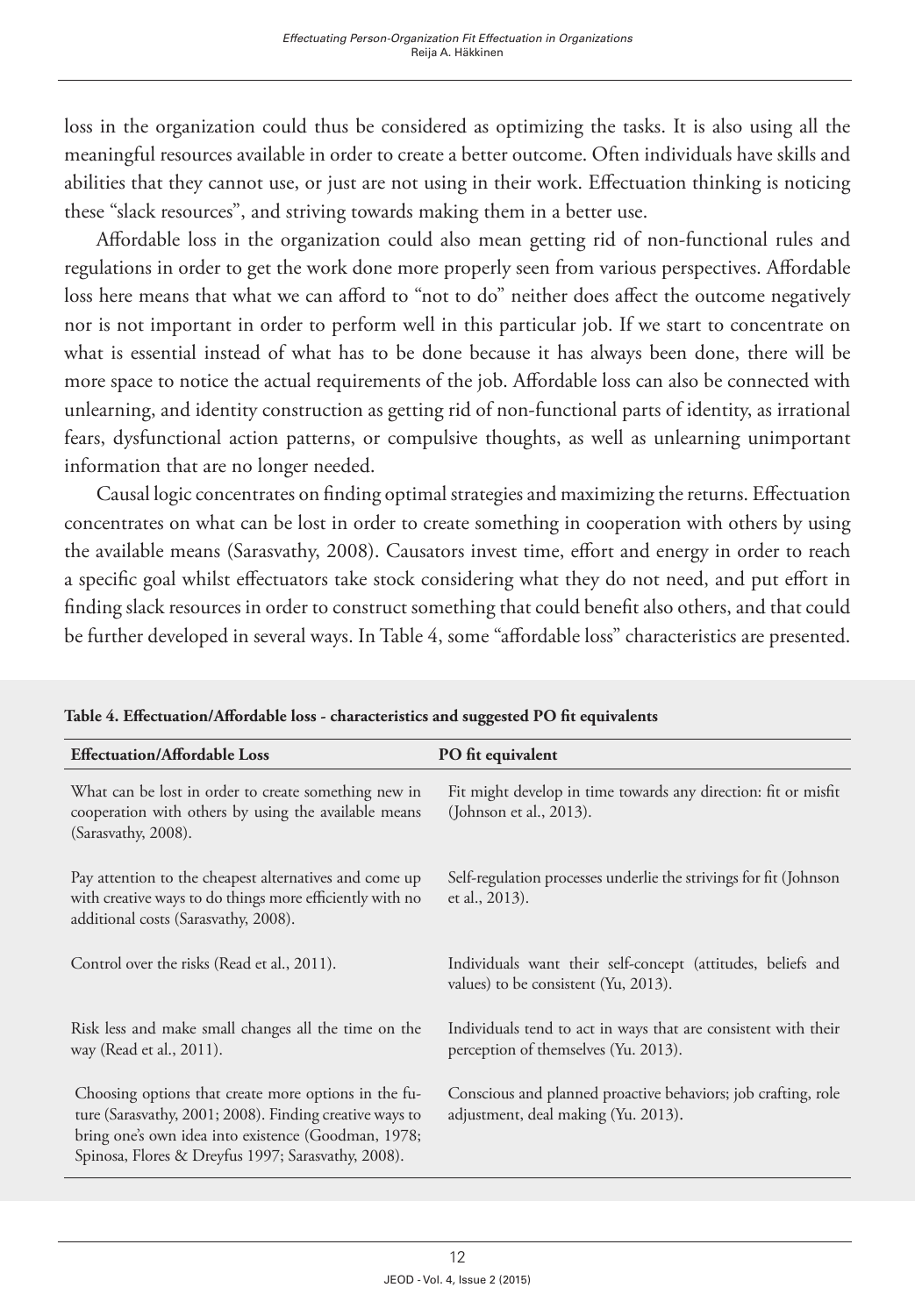At work, affordable loss could be noticing and getting rid of routines and behaviors that restrict the work to be done properly. In causation the information is perceived to be beyond the control of the individual, and mostly dependent on the effect that is planned to be created. In effectuation the means are known, and the various possible effects are derived and (co)created from the means.

## *4.4 Partnerships in job development: the Crazy Quilt Principle in an organization*

Piasentin and Chapman (2006) suggest that organization should be treated consisting of individuals behaving in it, and not as a single human-like organism that has an awareness of its own (Cornelissen, Haslam and Balmer, 2007). Organizations, or more generally "the collective-stuff-ofhuman-life is not a substantial reality and does not have the same ontological status as individuals" (Jenkins, 2010: 10). Even though an organization is constructed through the interrelations of its stakeholders, it is, or at least has a possibility to be, more than the sum of its parts because of its possibility to combine the capabilities of its members.

Kammeyer-Mueller, Schilpzand and Rubenstein (2013) suggest that the organizational newcomers reflect with superficial features of the organization. Dyadic relationships in organizations can be described by three categories: first the friendship-based (supplementary) relationships; second the relationships based on instrumental exchange (complementary); and third, misfit (when the commonalities between individuals are exceptionally rare). This, on the other hand, may also have something to do with the strength of the identity. Crocetti et al. (2014) found in their research that strong personal identity may indicate also strong social identity, which may as well result as more mature interpersonal relationships at work. More accurately, deeper involvement in the organization may consider also the deeper interactions between individuals. According to Kammeyer-Mueller, Schilpzand and Rubenstein (2013), the dyadic relationships in maturing and developing relationships may be described by a interpersonal fit development process, which moves through the following stages: (i) disclosure; (ii) support; (iii) proactivity; (iv) exchanges of goods and services, and (iv) social undermining. Through perceived fit it is possible to reach certain workplace consequences that entail understanding. Individuals who feel fit, and develop relationships further in the organization, are more likely to build positive relationships and support one another.

Piasentin and Chapman (2007) perceive complementary fit as occurring when individuals can complement other employees' characteristics by their unique skills that are also valuable to the organization. Combining capabilities between individuals enhances effectual partnerships—when individuals know how the other person will fulfill their capabilities, it is easier for them to cooperate. If the difference is too big, and there is no understanding in between the parties, it might prevent the partnership. Leung et al. (2006) suggest that strong ties may bring complementary talents to the network. All in all, it is valuable for individuals to share somewhat similar common ground and values, while it is complementary and enriching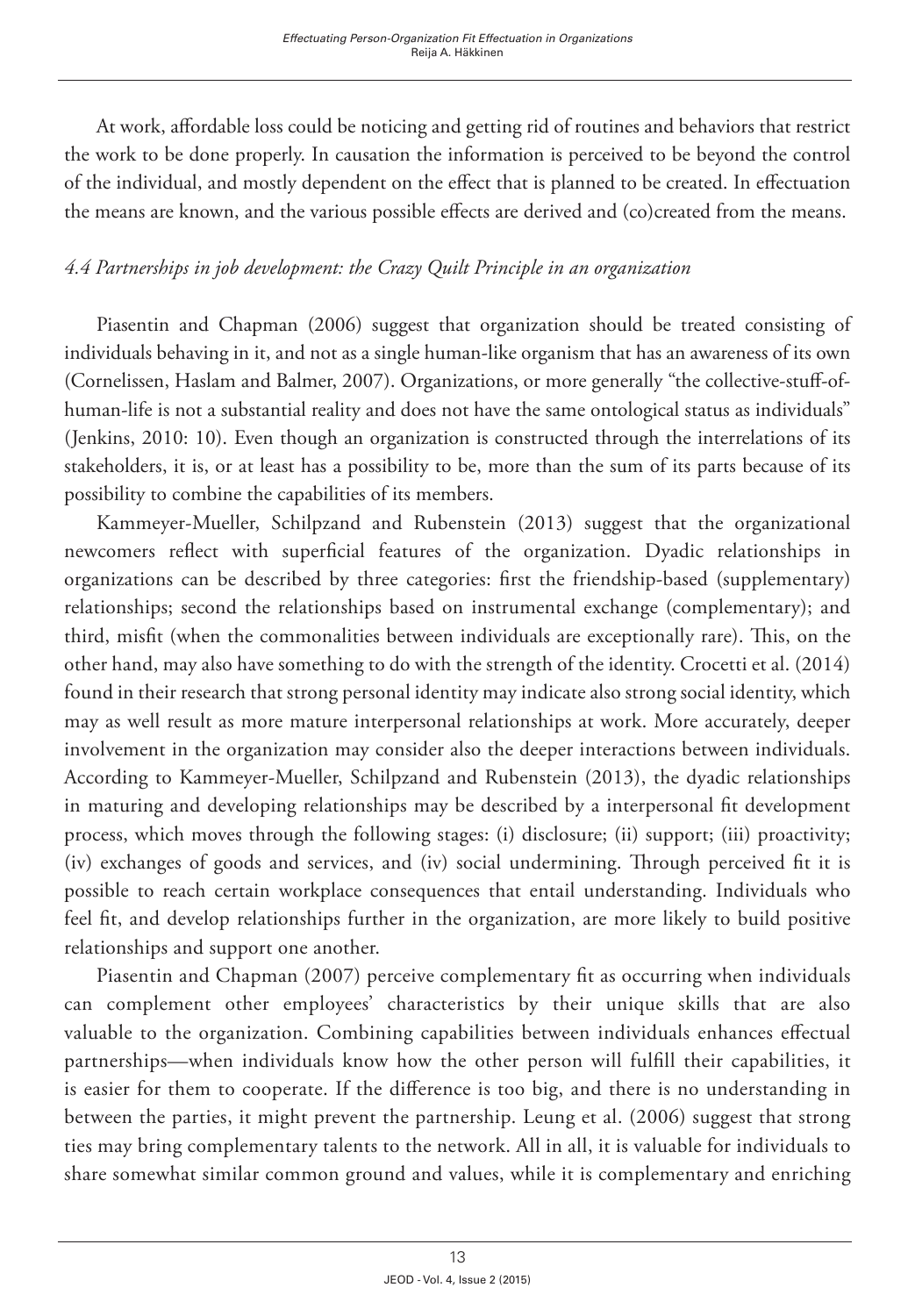to differ in knowledge and capabilities within an organization as well as between organizations. Uniqueness as an individual quality would benefit from the organizational value or attitude of perceiving being different as desirable and valuable.

Although Kammeyer-Mueller, Schilpzand and Rubenstein (2013) point out that the social relationships have not been researched in the organizational context, social identity research (e.g. Haslam, 1994; Cornelissen, Haslam and Balmer, 2007; Crocetti et al., 2014) has addresses some issues that are useful in this context. Kammeyer-Mueller, Schilpzand and Rubenstein (2013) notice that high levels of PO fit seem to enhance the sense of community, resulting in high levels of organizational citizenship behavior. This note goes in line with the one made by Crocetti et al. (2014) that individuals also strive towards identifying themselves as parts of their social groups, thus fitting in. When organizational culture is viewed as a construction, entrepreneurship in the organization is constructing, building, expressing and making changes. From this point of view, also partnerships should be formed in order to perform better in group than alone; thus, by considering also both the complementary (instrumental exchange) and supplementary (friendships) fit aspects in the interpersonal relationships. In order to function effectually in an organization, individuals should know each other's skills in order to be able to construct alliances and increase the feeling of belonging and being part of a whole, which according to Yu (2013) as well as Crocetti et al. (2014), increases the well-being.

Well-being in here is considered a result of individuals' experiences from their positive selfconcept, from belonging to a certain social group, and positive evaluations of that social group from the outsiders—a consistency and harmony of attitudes, beliefs, and behavior (Yu, 2013) between the levels of subjective, intersubjective and objective. Well-being may actually lead individuals working more than they are asked to. According to Crocetti et al. (2014) individuals' low identification with their working organization or with their social group may result in dissonance as well as to experience more stress and burnout<sup>4</sup>. Because effectuation is a smallstep interactional strategy, individuals are more likely to get positive feedback of their actions because they negotiate about the possibilities with other individuals involved. In table five, some "partnerships" characteristics are presented.

<sup>4</sup> See also Haslam (1994) and Cornelissen, Haslam and Balmer (2007).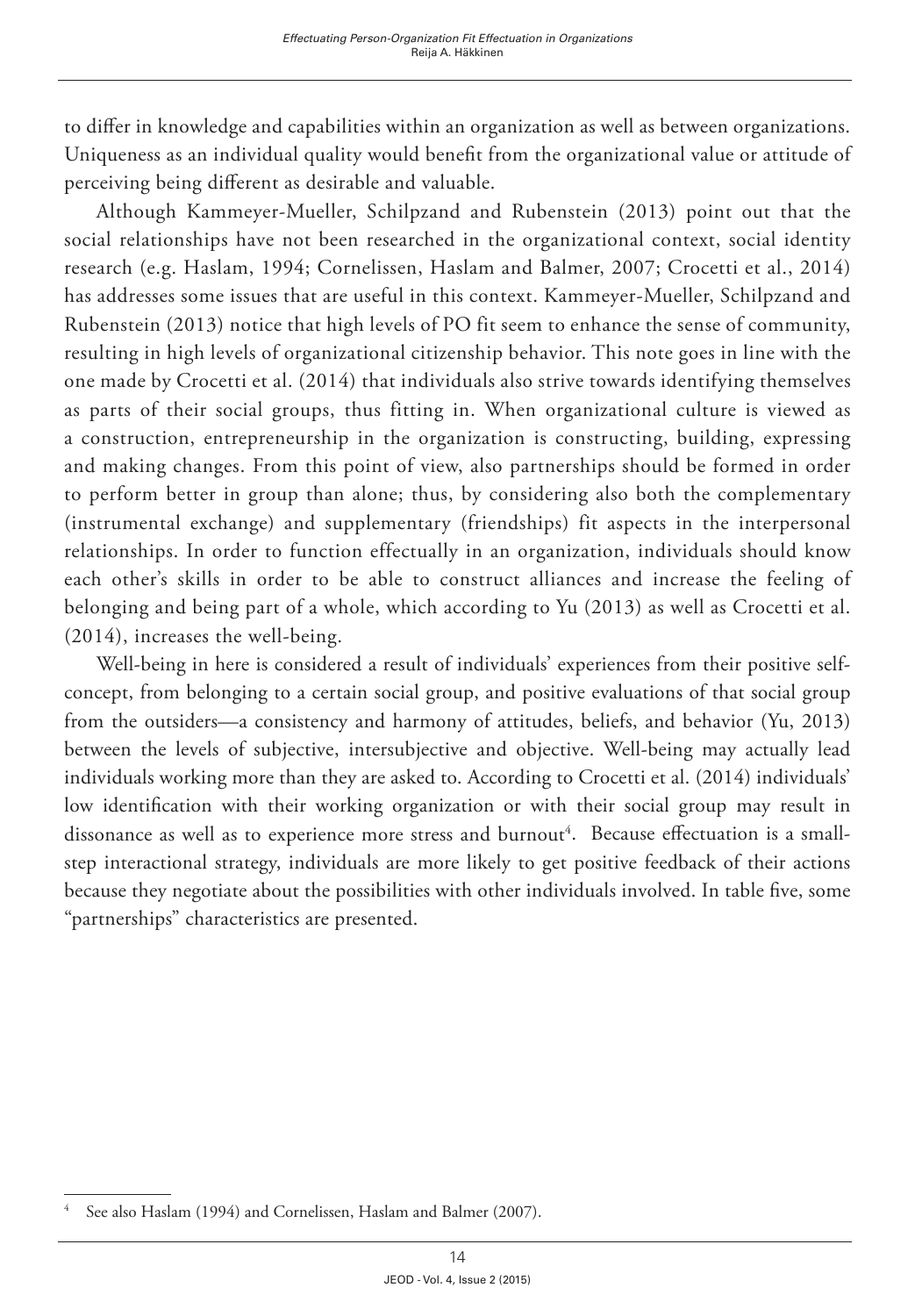| <b>Effectuation/Partnerships</b>                                                                                                   | PO fit equivalent                                                                                                                                                                                                                    |
|------------------------------------------------------------------------------------------------------------------------------------|--------------------------------------------------------------------------------------------------------------------------------------------------------------------------------------------------------------------------------------|
| Co-creation (Vargo and Lusch, 2004).                                                                                               | Perceived fit develops in social interactions (Kammeyer-<br>Mueller, Schilpzand and Rubenstein, 2013).                                                                                                                               |
| Alliances and pre-commitments in order to reduce uncer-<br>tainty and entry barriers (Sarasvathy 2001; 2008).                      | PO fit is about either party, individual and/or an<br>organization benefiting from the other party (Kristof,<br>1996; Verquer, Beehr and Wagner, 2003; Kristof-Brown,<br>Zimmerman and Johnson 2005; Piasentin and Chapman<br>2006). |
| New opportunities can be co-created (Sarasvathy 2001;<br>2003; 2008).                                                              | PO fit can also be proactive; conscious and planned<br>behaviors as job crafting, role adjustment and deal<br>making (Yu, 2013).                                                                                                     |
| Effectuators create the future through dynamic interactions<br>between the various stakeholders (Sarasvathy, 2008).                | PO fit means the value congruence between the parties<br>(Guan et al., 2011).                                                                                                                                                        |
| Welcomes the interested and committed individuals on<br>board during the process (Sarasvathy. 2008).                               | Complementary fit; an individual fulfills a void or adds<br>something missing to the organization (Piasentin and<br>Chapman, 2006).                                                                                                  |
| Partners provide resources (Read et al., 2011).                                                                                    | PO fit occurs when at least one entity provides what the<br>other needs (Kristof, 1996).                                                                                                                                             |
| Partners generate agendas and sub-goals regarding what they<br>afford to lose (Read et al., 2011).                                 | Negotiating changes for the benefit of all the parties (Yu,<br>2013).                                                                                                                                                                |
| Try to find beautiful pieces and put them together in order<br>to make a meaningful and mind-blowing whole (Read et<br>al., 2011). | The quality of core human resources in the organization<br>affects organizational growth and well-being (Leung et al.,<br>2006).                                                                                                     |

#### **Table 5. Effectuation/Partnerships - characteristics and suggested PO fit equivalents**

As causal models (e.g. Porter diamond model) emphasize detailed competitive analyses aiming towards prediction, effectuation emphasizes alliances and pre-commitments (Sarasvathy, 2008), aiming towards co-creation of the future. Crazy Quilt Principle welcomes the interested and committed individuals on board during the process, even though, or actually just because, it will possibly affect the outcome. Causally oriented individuals are interested in the outcome, they believe in the superiority of detailed competitive analyses, and do not change the outcome during the process. Effectuators create an unpredictable future through dynamic interactions between the various stakeholders whilst causators first craft a vision and then strive towards it in order to sell it to the targeted audience (Sarasvathy, 2008). Causators try to find the right pieces and put them together while effectuators try to find beautiful pieces and put them together in order to make a meaningful and mind-blowing whole (Read et al., 2011).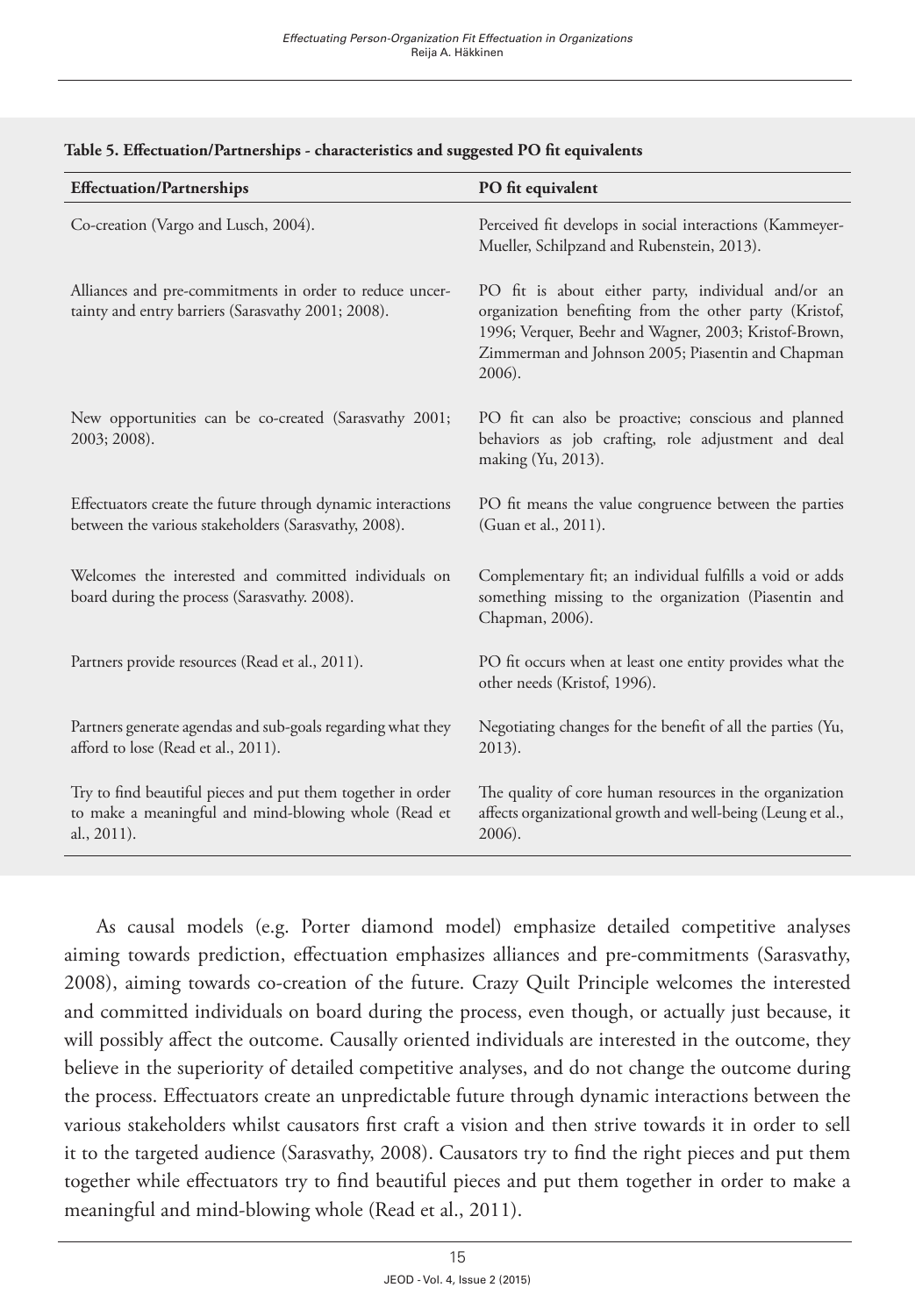# *4.5 Leveraging contingencies: the Lemonade Principle*

Self-regulation theories strive towards understanding employee behavior in relation to their goals; and especially focus on how individuals regulate the differences between the ideal practices leading to their preferred goal and the experienced situation. Following the thoughts of Johnson et al. (2013), there is a call for enactment when there is a lot of space between the ideal state of affairs and the perceived state of affairs. First of all, there seems to be two possible lines on how an individual can diminish the discrepancy; by putting effort in modifying (a) the outer environment or (b) the inner ideal standard. An individual is less affected by task-level discrepancies than personlevel discrepancies. In addition, the velocity of change has been seen to affect individuals even more that the discrepancies themselves. While newcomers face great discrepancy between their skills and what they are expected to do, their discrepancy decreases fast and lasting negative emotions are unlikely to follow.

Discrepancies are cumulative internal contingencies. They may continue growing when an individual simply has to face them. While an individual can perceive contingencies as obstacles, effectually they are challenging. They call towards shifting strategy to a more functional one in the face of unexpected change. The other form of contingencies is unexpected external changes that affect an individual. Can individuals participate in change process? Are they heard? Are they able to leverage the contingencies, to actually make effort in working things out? Continuous attempts to enact as the situation requires, despite of the feeling that may arise from particular situations, may be challenging and stressful (Crocetti et al., 2014).

The lemonade principle refers to the phrase "When life gives you lemons, make lemonade". Leveraging contingencies has been researched as the willingness to modify products, customization, and traits as openness, organicity, and transformational leadership style (Read, Song and Smit, 2009). As causators try to avoid unexpected events or to try to reach the goal in spite of them, effectuators seek towards leveraging the unexpected (Sarasvathy, 2008). Effectuators aim in understanding the surprise and again outweighing the following possibilities by taking them as necessary parts of the whole and seeking towards understanding them and their influence. Thus, the effectual process is incrementally changing as uncertainty and surprises may be used in order to create opportunities that were not possible without the unexpected. In table six, some "leveraging contingencies" characteristics are presented.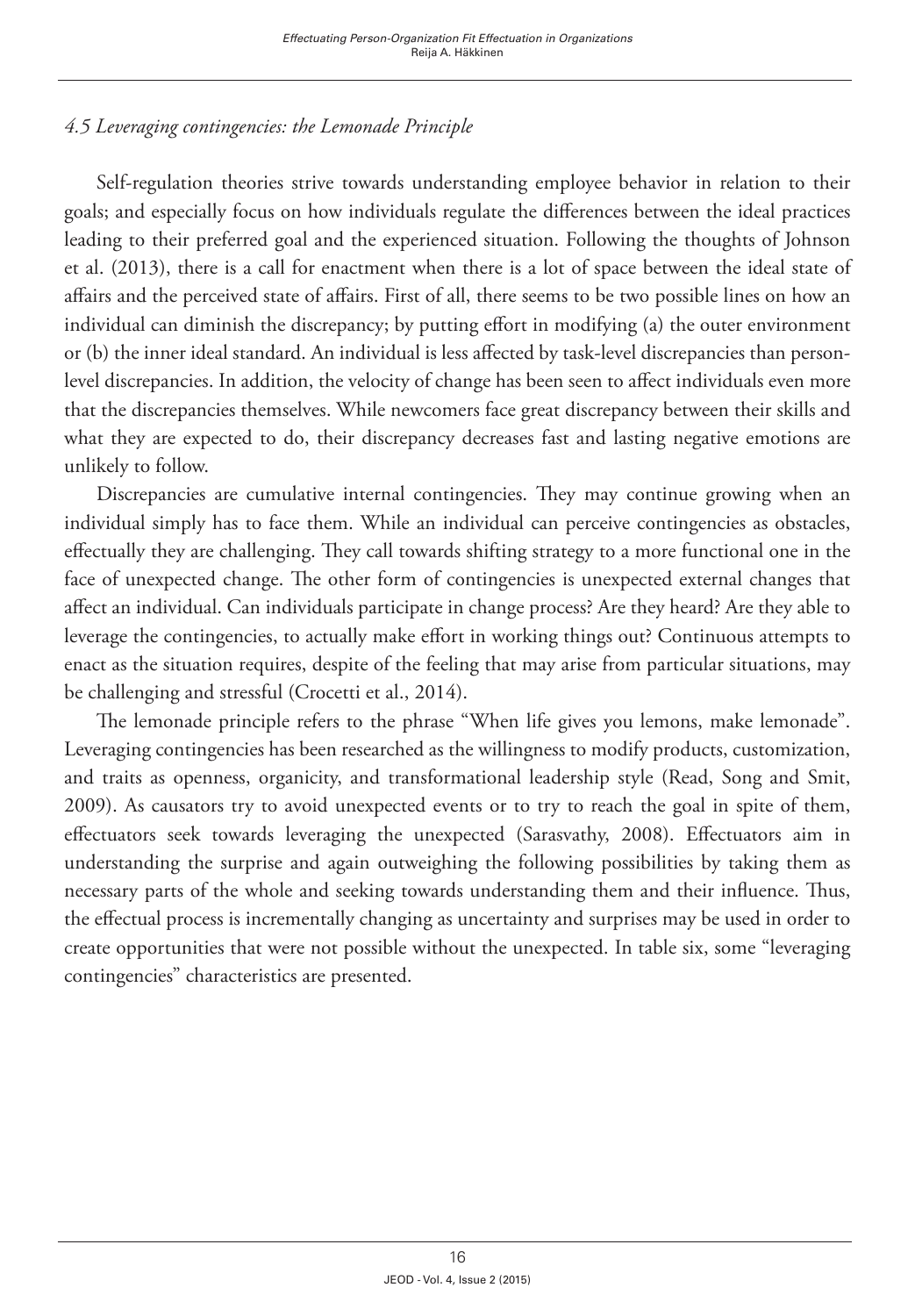| <b>Effectuation/Leveraging Contingencies</b>                                                                                                                                       | PO fit equivalent                                                                                                                                                                                                               |
|------------------------------------------------------------------------------------------------------------------------------------------------------------------------------------|---------------------------------------------------------------------------------------------------------------------------------------------------------------------------------------------------------------------------------|
| Perceiving surprises as building blocks and resources (Read et<br>al., 2011). Both good and bad surprises can be used as inputs<br>when creating something new (Sarasvathy, 2008). | Organizational changes may also affect perceived fit<br>(Kristof, 1996).                                                                                                                                                        |
| Leveraging the unexpected (Sarasvathy, 2008).                                                                                                                                      | In balance theory, the tension affected by the inconsistency<br>in attitudes towards an object leads into a motivation to<br>create the balance. Cognitive dissonance results as needs<br>for cognitive adjustments (Yu, 2013). |
| Unexpected "is a resource that may be turned into something<br>valuable in entrepreneurial hands" (Read et al., 2011).                                                             | Actual (objective) fit may improve the process outcomes<br>as communication, group functioning, and work<br>coordination, even if individuals do not perceive the fit<br>(Kristof, 1996).                                       |
| Uncertainty is a resource and a process (Sarasvathy, 2008).                                                                                                                        | Actual (objective) fit takes more time to become visible<br>after the change (Kristof, 1996).                                                                                                                                   |

#### **Table 6. Effectuation/Leveraging Contingencies - characteristics and suggested PO fit equivalents**

Read et al. (2011) lively describe this as inventing a new feeling. When things do not go as planned and we feel pressure towards succeeding, we indeed feel disappointment. But what if this disappointment would not be felt (at least for not too long) and instead, enthusiasm and creativity would replace it? This would indeed need some playfulness and an attitude to not to take things too seriously. A causal thinker concentrates on goals and exceeding them as fast as possible (Read et al., 2011). Obstacles stand on the way and easily lead into frustration. For effectuation, the unexpected "is a resource that may be turned into something valuable in entrepreneurial hands" (Read et al., 2011: 141).

### *4.6 Effectual person-organization fit effectuation in organizations*

As in Sarasvathy's original effectuation framework, this study also has four subcategories of effectuation which are now considered from the viewpoint of an employee, to be used as a framework in Figure 1. Means of an employee are his/her identity, knowledge, skills, capabilities. Individuals' personal capabilities and skills as well as one's awareness of those skills have an impact on his/her work and personal way to interact with others affects the perceived consistency with his or her environments and the other individuals. Partnerships get formed when individuals interact with each other and combine their capabilities. Among interaction comes deeper sense of community, the ties between cooperative employees get stronger and they start to form alliances.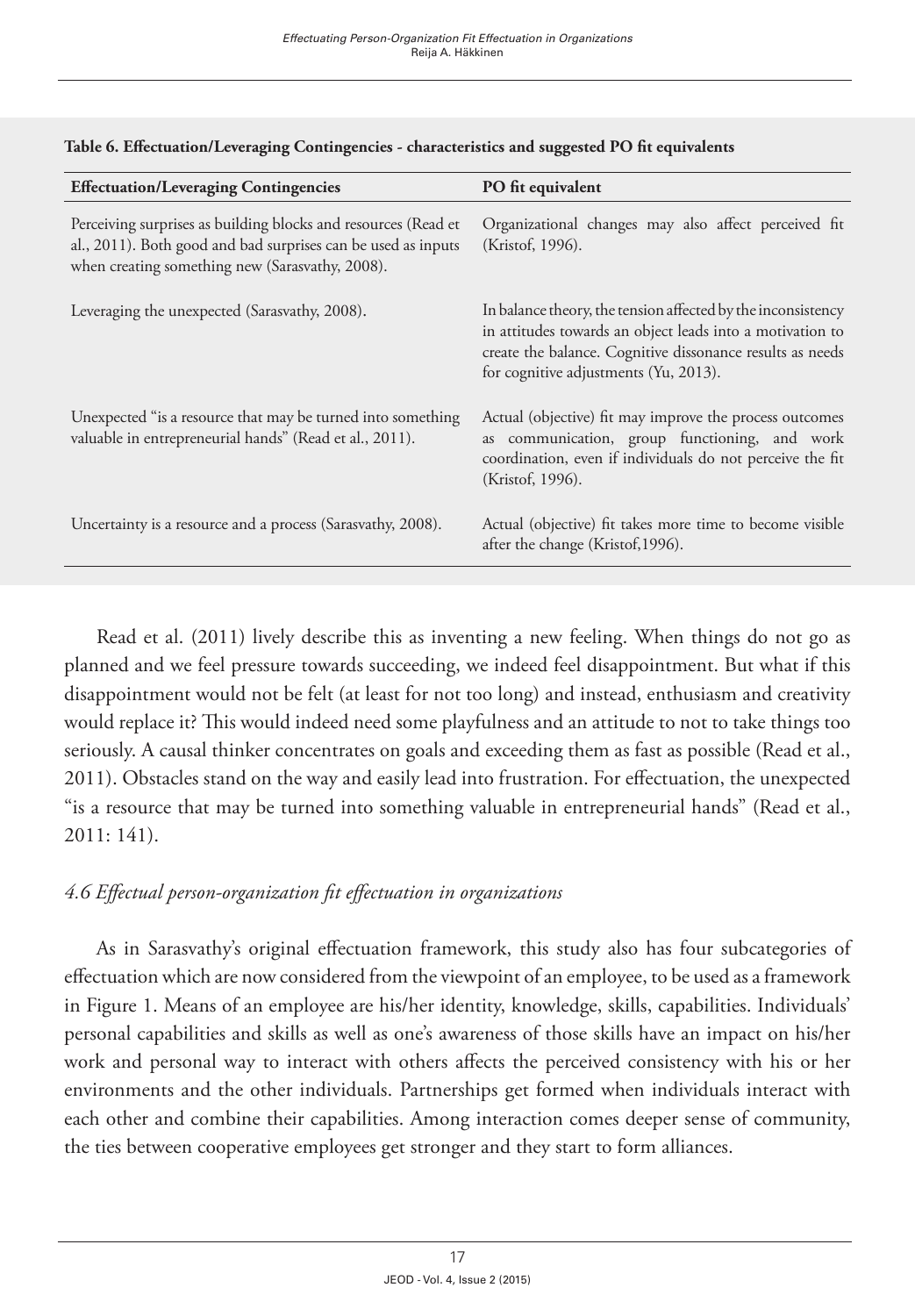#### **Figure 1. Effectual PO fit – effectuation in organizations**

**MEANS**  Identity Knowledge Skills Capabilities Consistency

**PARTNERSHIPS** Interaction Combining capabilities Sense of community Strong ties Cooperation

**AFFORDABLE LOSS** Slack resources What is essential? What can we afford to lose?

#### **LEVERAGING CONTINGENCIES** Diminish the discrepancy Change velocity Participation Awareness

Affordable loss in the workplace comes from considering what are the slack resources of the individuals. What are they really well at but perhaps are not currently using it in their work? It also means considering what is essential in one's job and developing the job further by considering what could be changed in order the work to be done more efficiently. Leveraging contingencies needs abilities to diminish the discrepancy between idealism and realism. It needs awareness of the change velocity, possibilities to participate and to be aware and chances to be heard in the organization. Contingency leverage in the organization needs reflection between the person and the organization.

### **5. Discussion**

"People are the key to organization competitiveness and the quality of core human resources in a firm impacts organizational growth and well-being" (Leung et al., 2006: 664). Thus, special attention should be paid to transforming individual capabilities into organizational competitiveness. However, according to a recent clarification of Audretsch and Aldridge (2014: 14), for example the innovative entrepreneurs of SMEs are not always able to "attract adequate resources", and thus their possibilities to launch, sustain or grow ventures may diminish. There is the possibility to search for partners in order to attract the attention of the investors. Governments may encourage collaboration between ventures through e.g. competition laws in order to "permit shared patent pools", research between joint ventures, as well as encourage "open source intellectual property in designs and software" (Forge, et al., 2013: 8). Moreover, policies enforcing clusters have been considered as important (Forge et al., 2013), but yet the policies cannot force individuals to cocreate and integrate their skills.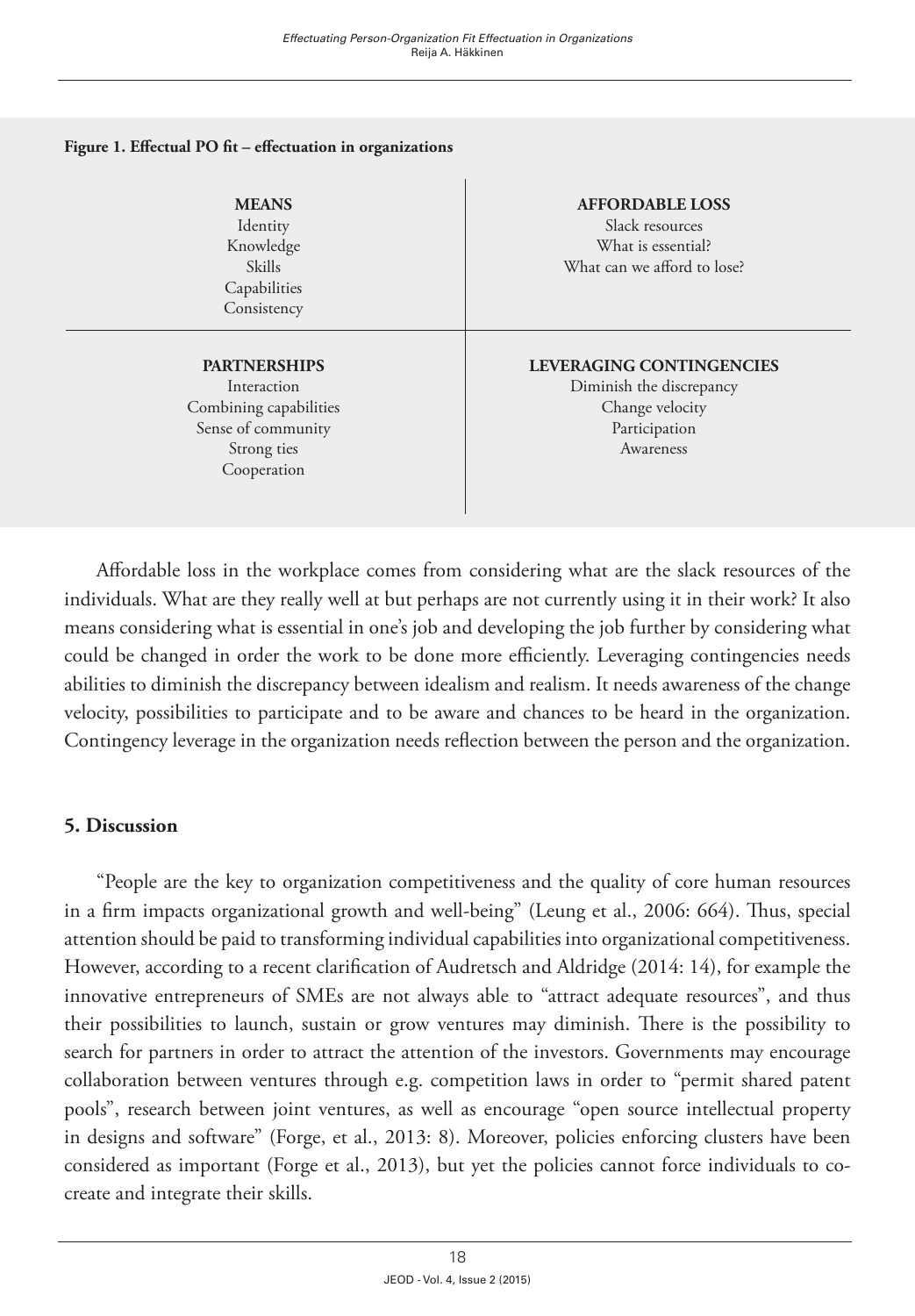The contemporary policy programs may not be optimal in promoting innovativeness, but they still have had a positive impact on the US innovative performance (Audretsch and Aldridge, 2014). As the industrial policies encourage innovation, firms have to find out how it can be fostered, controlled, and transformed into competitive advantage. This article suggests by the combination of effectuation and PO fit that: (i) individuals need to feel fit to feel well (a central consideration of PO fit); (ii) individuals need to feel they can control their environment in order to feel well and in order to enact (a central consideration on effectuation); and (iii) it is possible to enhance the feeling of fit by enhancing the possibilities to control one's environment.

These fit creating behaviors and actions are quite effectual in nature but is there enough space in a causal organization for effectuators? Are the organizational culture and management practices flexible enough for the enactment to emerge? Sarasvathy et al. (2008) suggest that if there could be a way to give individuals some behavioral space, individuals could act more present-in-a-moment sense. In organizations, from the perspective of an individual, goals may vary but the behavioral space is bounded and yet somewhat uncertain. The resources are available, but it may be challenging to make them into a better use.

PO fit research brings up the critical points about where we actually try to fit when we try to fit in an organization. Are we trying to fit to some entity called "an organization" or do we rather call the construction of beliefs and values of the individuals in the organization (and the ones who were there before those individuals) "the organization"? Thus, do we then try to fit in the beliefs and values of those people, or even to their interpretation of those beliefs and values? Weick (1969), for example, emphasizes active organizing consisting of the actions of the interdependent human actors instead of a more passive adapting into an environment. This is consistent with Piasentin and Chapman (2006) considering how organizations should not be held separate from individuals working in them. Effectuation logic is considered as beneficial for employees especially in professions where high level of creativity, deep professional knowledge and cooperation could contribute severely to organizational performance when combined. As Sarasvathy (2001: 252) mentions, "in areas where human action (locally or in the aggregate) is the predominant factor shaping the future".

This contribution has two differing aims and wishes for the future: (a) to guide the empirical effectuation research in the context of an organization amongst employees and (b) to challenge other researchers to consider how effectuation should be researched in the organizational context, and which theories would best fit in researching effectuation amongst employees. Altogether, it seems that the influence of effectuation, or enactment in general, could be a moderating factor between both perceived fit and misfit; an opportunity towards proactively constructing fit in a workplace. Misfit may emerge for example, when an individual just is not enough connected with other individuals and/or groups. (Kammeyer-Mueller, Schilpzand and Rubenstein, 2013; Crocetti et al., 2014). Yu (2013) also mentions that unreasonable personal goals that do not match with individuals abilities may also result as misfit. Meaningful is also whether there is understanding between the parties (Piasentin and Chapman, 2007).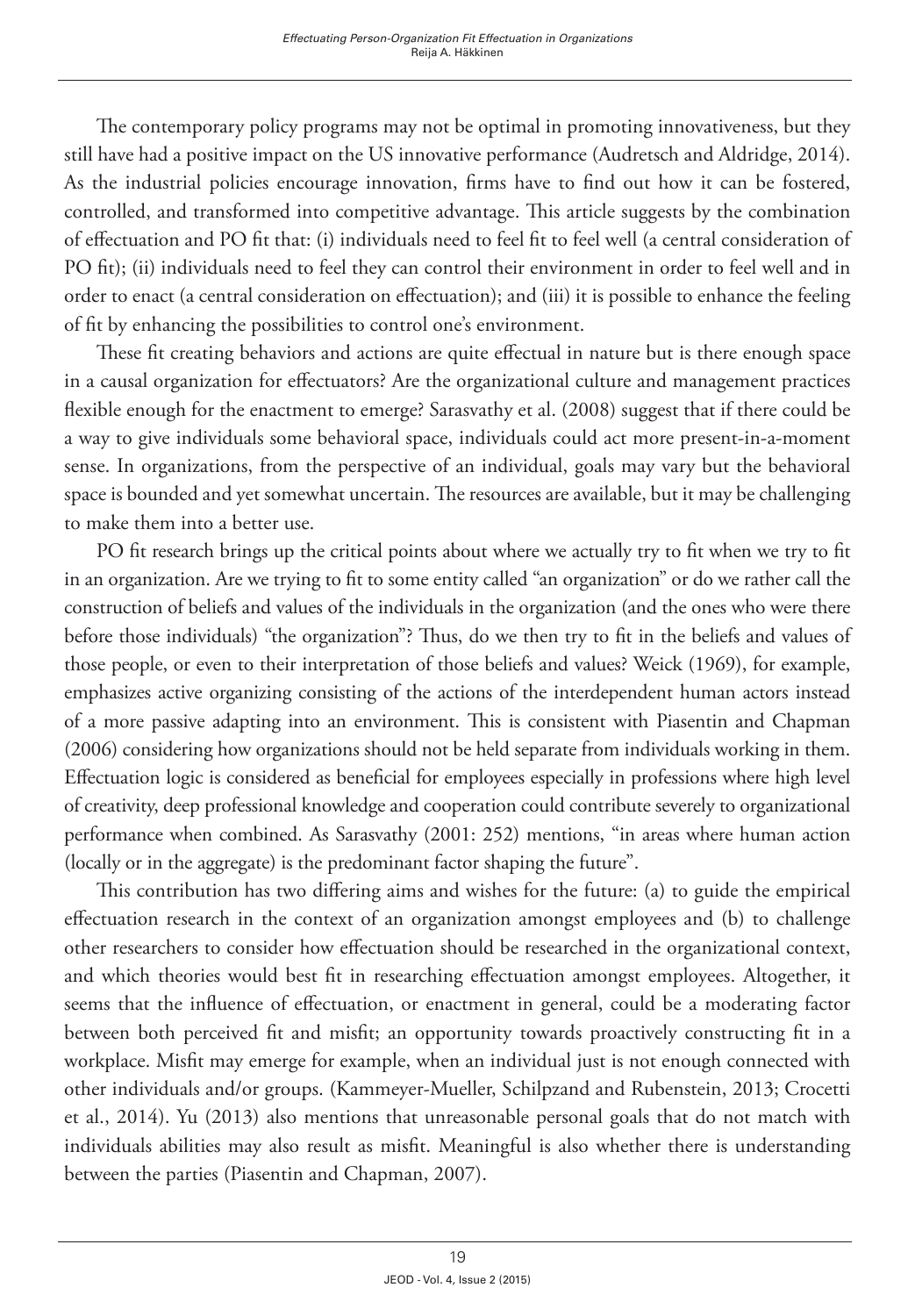This study researched the relationships between effectuation and PO fit, thus answering a call of Brettel et al. (2012) and Perry, Chandler and Markova (2012) considering effectuation and the established constructs in the organizational context. This study also aimed to consider the dimensions of effectuation in organizational context, thus answering the call of Perry, Chandler and Markova (2012) and McKelvie, DeTienne and Chandler (2013) and of better defining and researching the antecedents of effectuation, especially in the context of an organization. The purpose of this article was to clarify the path towards making employees be seen as more valuable, as actively participating, proactive parts having the potential to co-creatively construct the organizations. It aimed to answer the question: how does effectuation appear in the organizations and employees and how could it be allowed and fostered in a causal organization? This research moves towards enhancing our understanding of the possibilities to research and possibly even diminish the effect of uncertainty in organizations—towards transforming unpredictability into control.

## *5.1 Future implications*

This study considered the notions of social identity research of e.g. Crocetti et al. (2014) that it is possible to enhance the feelings of fit and well-being by enhancing the possibilities to control one's environment, and explains further how it is also possible to foster enactment through effectuation logic. Researching effectuation and using person organization fit as help seems to be a fertile ground for research. This paper provides, however, only some preliminary suggestions, and the topic needs to be discussed further and empirically studied. Effectuation was noticed as a logic of expert entrepreneurs but has recently been researched also among new venture creation (Read and Sarasvathy, 2005) angel investors (Wiltbank et al., 2009), and in established firms (Wiltbank et al. 2006; Da Costa and Brettel, 2011; Brettel et al., 2012). This paper contributes the latter stream of research and suggests that effectuation should be researched among employees in the organizations.

Future research should also address the question between the relationships of effectuation and PO fit also empirically. The important research questions would be for example the following: how the concepts of individual and social identities are related to effectuation? How is PO fit related to effectuation? Future research needs to more clearly and deeply study and evaluate the effects of the interpersonal level and especially effectual connections of individuals with their work, with persons around them and with their organization. It could also be beneficial to study the concept of misfit through the effectuation theory.

## *5.2 Limitations of the research*

This research is also not without limitations. Affect research was only superficially addressed in this research regarding some affect control issues, but the influence of the (uncontrolled) affect should definitely be taken into a consideration. Moreover, further attention could be paid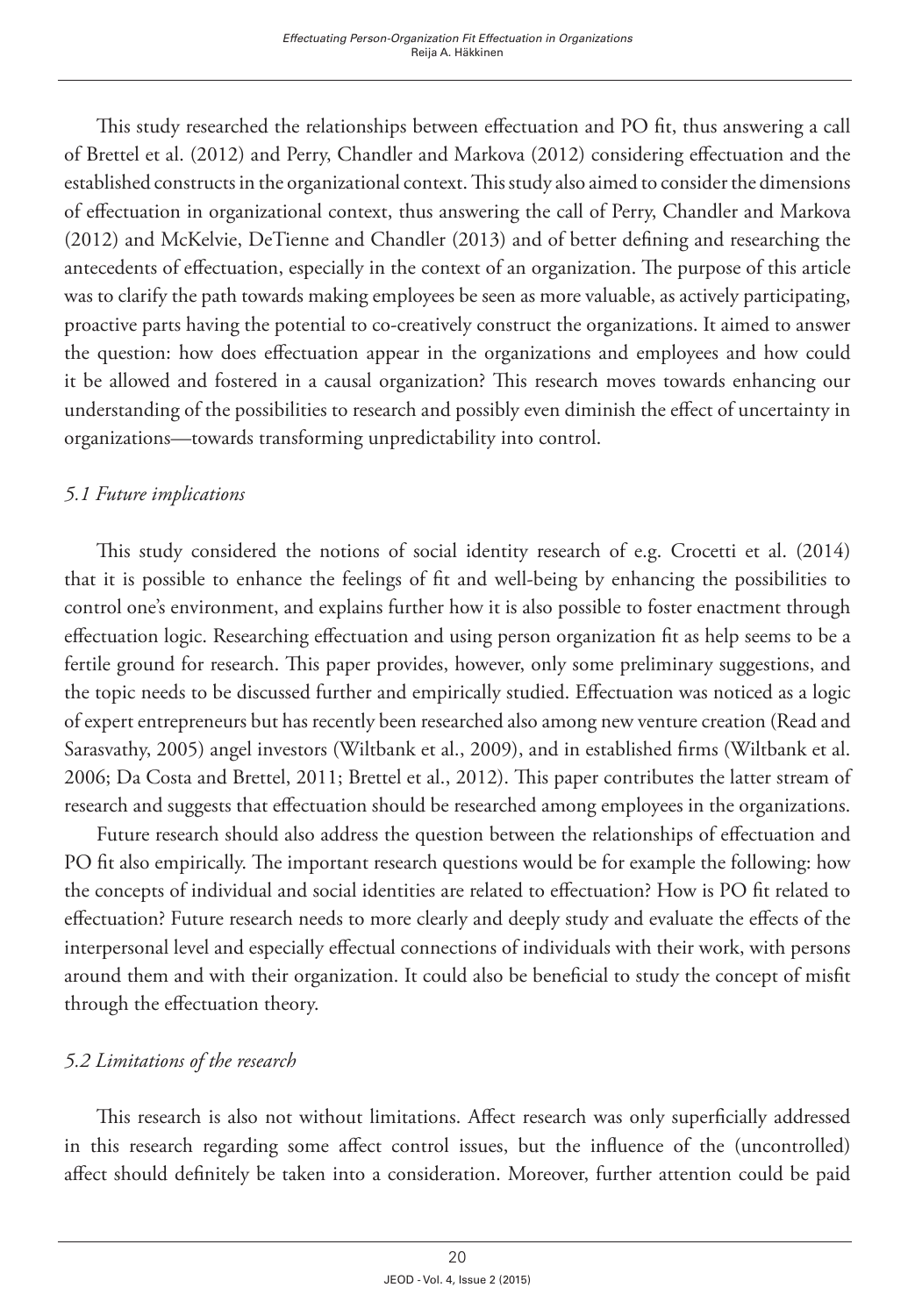in the changes appearing in the growth state or the firm. The suggestion of Delgado Piña et al. (2007) considering the growth state of the firm being advantageous for PO fit should be more comprehensively investigated as well as the relation of effectual behavior on it. As Wang, et al. (2010) argue for the hindering effects of overall organizational emphasis on outcomes and stability, it would be interesting to find out does this assumption hold in every growth state of the firm.

### **References**

- Audretsch, D. & Aldridge, T. (2014). The Development of US Policies directed at stimulating Innovation and Entrepreneurship. European Commission, Joint Research Centre, Institute for Prospective Technological Studies. JRC Scientific and Policy Report, EUR 26518 EN. Available at: [ftp://139.191.159.82/pub/EURdoc/JRC87894.](ftp://139.191.159.82/pub/EURdoc/JRC87894.pdf) [pdf](ftp://139.191.159.82/pub/EURdoc/JRC87894.pdf) [Accessed: 3 November 2014].
- Augier, M. & Teece, D.J. (2009). Dynamic Capabilities and the Role of Managers in Business Strategy and Economic Performance. Organization Science, 20(2): 410-421. DOI: <http://dx.doi.org/10.1287/orsc.1090.0424>
- Bolander, P. & Sandberg, J. (2013). How Employee Selection Decisions Are Made in Practice. Organization Studies, 34(3): 285-311. DOI:<http://dx.doi.org/10.1177/0170840612464757>
- Bourne, H. & Jenkins, M. (2013). Organizational Values: A Dynamic Perspective. Organization Studies, 34(4): 495-514. DOI:<http://dx.doi.org/10.1177/0170840612467155>
- Brettel, M., Mauer, R., Engelen, A. & Küpper, D. (2012). Corporate effectuation: Entrepreneurial action and its impact on R&D performance. Journal of Business Venturing, 27(2): 167-184. DOI: [http://dx.doi.org/10.1016/j.](http://dx.doi.org/10.1016/j.jbusvent.2011.01.001) [jbusvent.2011.01.001](http://dx.doi.org/10.1016/j.jbusvent.2011.01.001)
- Cable, D.M., & DeRue, D.S. (2002). The convergent and discriminant validity of subjective fit. Perceptions. Journal of Applied Psychology, 87: 875-884. DOI: <http://dx.doi.org/10.1037//0021-9010.87.5.875>
- Cable, D.M. & Edwards, J.R. (2004) Complementary and supplementary fit: A theoretical and empirical integration. Journal of Applied Psychology, 89(5): 822-834. DOI: http://dx.doi.org[/10.1037/0021-9010.89.5.822](http://dx.doi.org/10.1037/0021-9010.89.5.822)
- Carrier, C. (1996). Intrapreneurship in Small Business: An Exploratory Study. Entrepreneurship Theory & Practice, 21  $(1): 5-21.$
- Cornelissen, J.P., Haslam, A. & Balmer, J.M.T. (2007). Social Identity, Organizational Identity and Corporate identity: Towards an Integrated Understanding of Process, Patternings and Products. British Journal of Management, 18: 1-16. DOI: <http://dx.doi.org/10.1111/j.1467-8551.2007.00522.x>
- Crocetti, E., Avanzi, L., Hawk, S.T., Fraccaroli, F. & Meeus, W. (2014). Personal and Social Facets of Job Identity: A Person-Centered Approach. Journal of Business Psychology, 29: 281-300. DOI: [http://dx.doi.org/10.1007/](http://dx.doi.org/10.1007/s10869-013-9313-x) [s10869-013-9313-x](http://dx.doi.org/10.1007/s10869-013-9313-x)
- Da Costa, A.F. & Brettel, M. (2011). Employee Effectuation What Makes corporate employees act like entrepreneurs. Frontiers of Entrepreneurship Research, 31(17): 555-566. Available at: [http://digitalknowledge.babson.edu/fer/](http://digitalknowledge.babson.edu/fer/vol31/iss17/2) [vol31/iss17/2](http://digitalknowledge.babson.edu/fer/vol31/iss17/2) [Accessed: 3 November 2014].
- Delgado Piña, M.I., Gómez Martínez, L., Romero Martínez, A.M. & Vázquez Inchausti, E. (2007). How do entrepreneurial firms manage human resources? The REDUR case. Cuadernos de Gestión, Universidad Complutense de Madrid, 7(1): 51-64. Available at: [http://www.ehu.eus/cuadernosdegestion/revista/index.php/](http://www.ehu.eus/cuadernosdegestion/revista/index.php/en/numeros?a=da&y=2007&v=7&n=1&o=3) [en/numeros?a=da&y=2007&v=7&n=1&o=3](http://www.ehu.eus/cuadernosdegestion/revista/index.php/en/numeros?a=da&y=2007&v=7&n=1&o=3) [Accessed: 3 November 2014].
- Dew, N., Read, S., Sarasvathy, S.D. & Wiltbank, R. (2008). Outlines of a behavioral theory of the entrepreneurial firm. Journal of Economic Behavior & Organization, 66: 37-59. DOI:<http://dx.doi.org/10.1016/j.jebo.2006.10.008>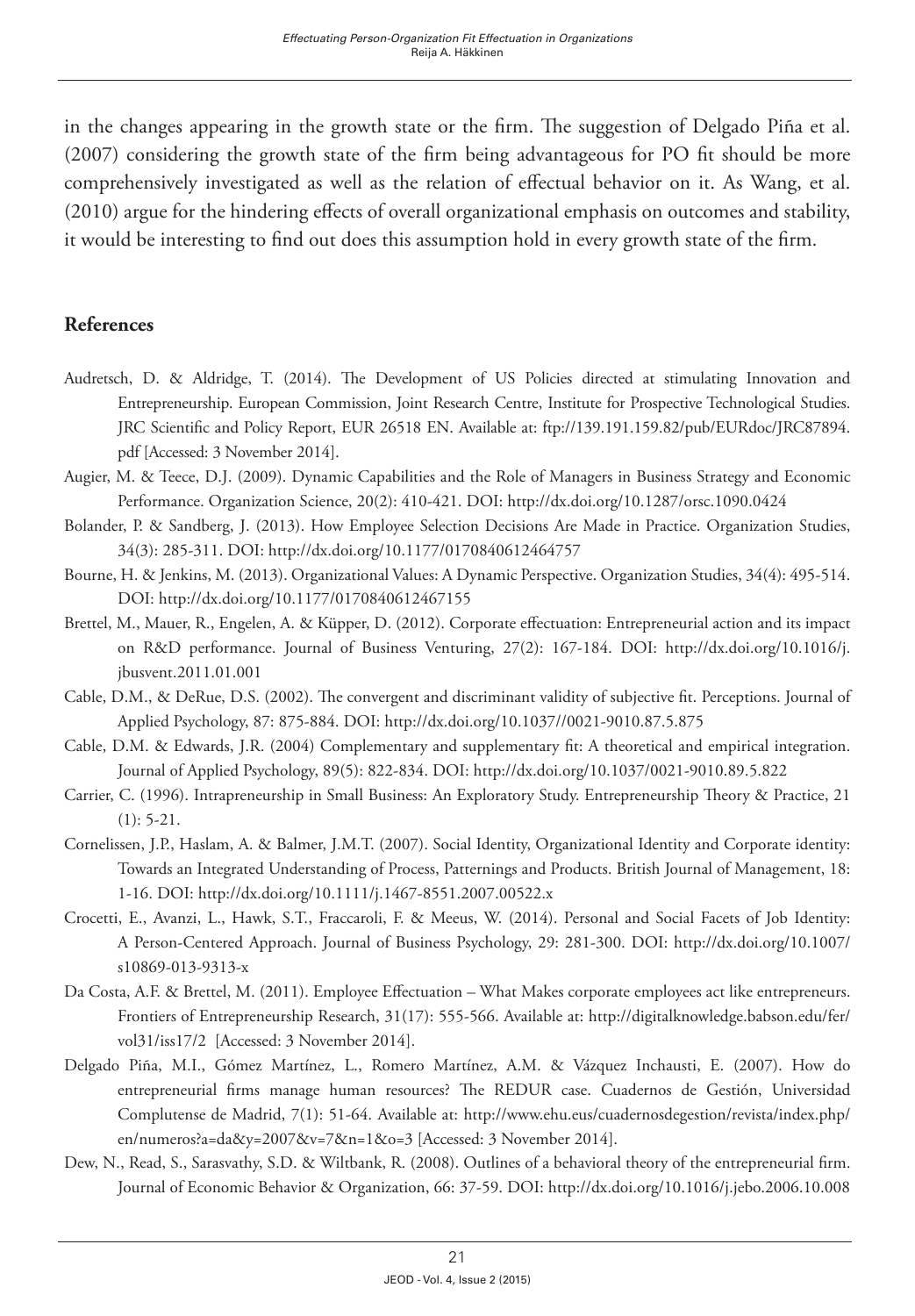- Edwards, J.R., Cable, D.M., Williamson, I.O., Schurer Lambert, L., & Shipp, A.J. (2006). The Phenomenology of Fit: Linking the Person and Environment to the Subjective Experience of Person–Environment Fit. Journal of Applied Psychology, 91(4): 802-827. DOI:<http://dx.doi.org/10.1037/0021-9010.91.4.802>
- Forge, S., Blackman, C., Goldberg, I. & Biag, F. (2013). Comparing Innovation Performance in the EU and the USA: Lessons from Three ICT Sub-Sectors. European Comission, Joint research centre. Institute for Prospective Technological Studies. JRC Scientific and Policy Report, EUR 25961 EN. Available at: [http://ftp.jrc.es/EURdoc/](http://ftp.jrc.es/EURdoc/JRC81448.pdf) [JRC81448.pdf](http://ftp.jrc.es/EURdoc/JRC81448.pdf) [Accessed: 3 November 2014].
- Goodman, N. (1978). Ways of Worldmaking. Indianapolis, IN, USA: Hackett Publishing Company.
- Guan, Y., Deng, H., Risavy, S.D., Bond, M.H., Li, F. (2011). Supplementary Fit, Complementary Fit, and Work-Related Outcomes: The Role of Self-Construal. Applied Psychology: An International Review, 60: 286-310. DOI: [http://](http://dx.doi.org/10.1111/j.1464-0597.2010.00436.x) [dx.doi.org/10.1111/j.1464-0597.2010.00436.x](http://dx.doi.org/10.1111/j.1464-0597.2010.00436.x)
- Haslam, N. (1994). Mental representation of Social Relationships: Dimensions, Laws, or Categories? Journal of Personality and Social Psychology, 67(4): 575-584. DOI:<http://dx.doi.org/10.1037/0022-3514.67.4.575>
- Hodgson, G.M. (2007). Institutions and Individuals: Interaction and Evolution. Organization Studies, 28(1): 95-116. DOI:<http://dx.doi.org/10.1177/0170840607067832>
- Humphrey, S.E. Hollenbeck, J.R., Meyer, C.J. & Ilgen, D.R. (2011). Personality Configurations in Self-Managed Teams: A Natural Experiment on the Effects of Maximizing and Minimizing Variance in Traits. Journal of Applied Psychology, 41(7): 1701-1732. DOI: <http://dx.doi.org/10.1111/j.1559-1816.2011.00778.x>
- Humphrey, S.E., Hollenbeck, J.R., Meyer, C., & Ilgen, D.R. (2007). Trait configurations in self-managed teams: A conceptual examination of the use of seeding for maximizing and minimizing trait variance in teams. Journal of Applied Psychology, 92(3): 885-892. DOI: http://dx.doi.org[/10.1037/0021-9010.92.3.885](http://psycnet.apa.org/doi/10.1037/0021-9010.92.3.885)
- Jenkins, R. (2010). Social Identity. Wiltshire, UK: Routledge. Key Ideas. Taylor & Francis Group (3rd edition).
- Joas, H. (2005) [1996]. The Creativity of Action. Cambridge, UK: Polity Press.
- Johansson, A. & McKelvie, A. (2012). Unpacking the Antecedents of Effectuation and Causation in a Corporate Context. Frontiers of Entrepreneurship Research, 32(17): 1-14. Available at: [http://digitalknowledge.babson.edu/fer/](http://digitalknowledge.babson.edu/fer/vol32/iss17/1) [vol32/iss17/1](http://digitalknowledge.babson.edu/fer/vol32/iss17/1) [Accessed: 3 November 2014].
- Johnson, R.B. & Onwuegbuzie, A.J. 2004. Mixed Methods Research: A Research Paradigm Whose Time Has Come. Educational Researcher, 33(7) 14-26.
- Johnson, R.E., Taing, M.U., Chang, C.-H. & Kawamoto, C.K. (2013). A Self-Regulation Approach to Person-Environment Fit in Kristof-Brown. In: A.L. Kristof-Brown & J. Billsberry (Eds.), Organizational fit. Key Issues and New Directions. Chichester, UK: Wiley-Blackwell, pp. 74-98.
- Kammeyer-Mueller, J.D., Schilpzand P. & Rubenstein, A.L. (2013). Dyadic Fit and the Process of Organizational Socialization. In A.L. Kristof-Brown, & J. Billsberry. (Eds.), Organizational fit. Key Issues and New Directions. Chichester, UK: Wiley-Blackwell, pp. 50-73.
- Knight, F. (1964) [1921] Risk, Uncertainty and Profit. Reprints of economic classics. New York, NY, USA: Augustus M. Kelley, Bookseller.
- Kristof, A.L. (1996). Person-Organization fit: And integrative review of its conceptualizations, measurement, and implications. Personnel Psychology, 49: 1-49. DOI: <http://dx.doi.org/10.1111/j.1744-6570.1996.tb01790.x>
- Kristof-Brown, A., Barrick, M.R., Stevens, C.K. (2005). When opposites attract: A multi-sample demonstration of complementary person-team fit on extraversion. Journal of Personality, 73: 935-958. DOI: [http://dx.doi.](http://dx.doi.org/10.1111/j.1467-6494.2005.00334.x) [org/10.1111/j.1467-6494.2005.00334.x](http://dx.doi.org/10.1111/j.1467-6494.2005.00334.x)
- Kristof-Brown, A.L. & Billsberry, J. (2013). Fit for the Future. In: A.L. Kristof-Brown & J. Billsberry (Eds.), Organizational fit. Key Issues and New Directions. Chichester, UK: Wiley-Blackwell, pp. 1-18.
- Kristof-Brown, A.L., Zimmerman, R.D. & Johnson, E.C. (2005). Consequences of individuals' fit at work: A meta-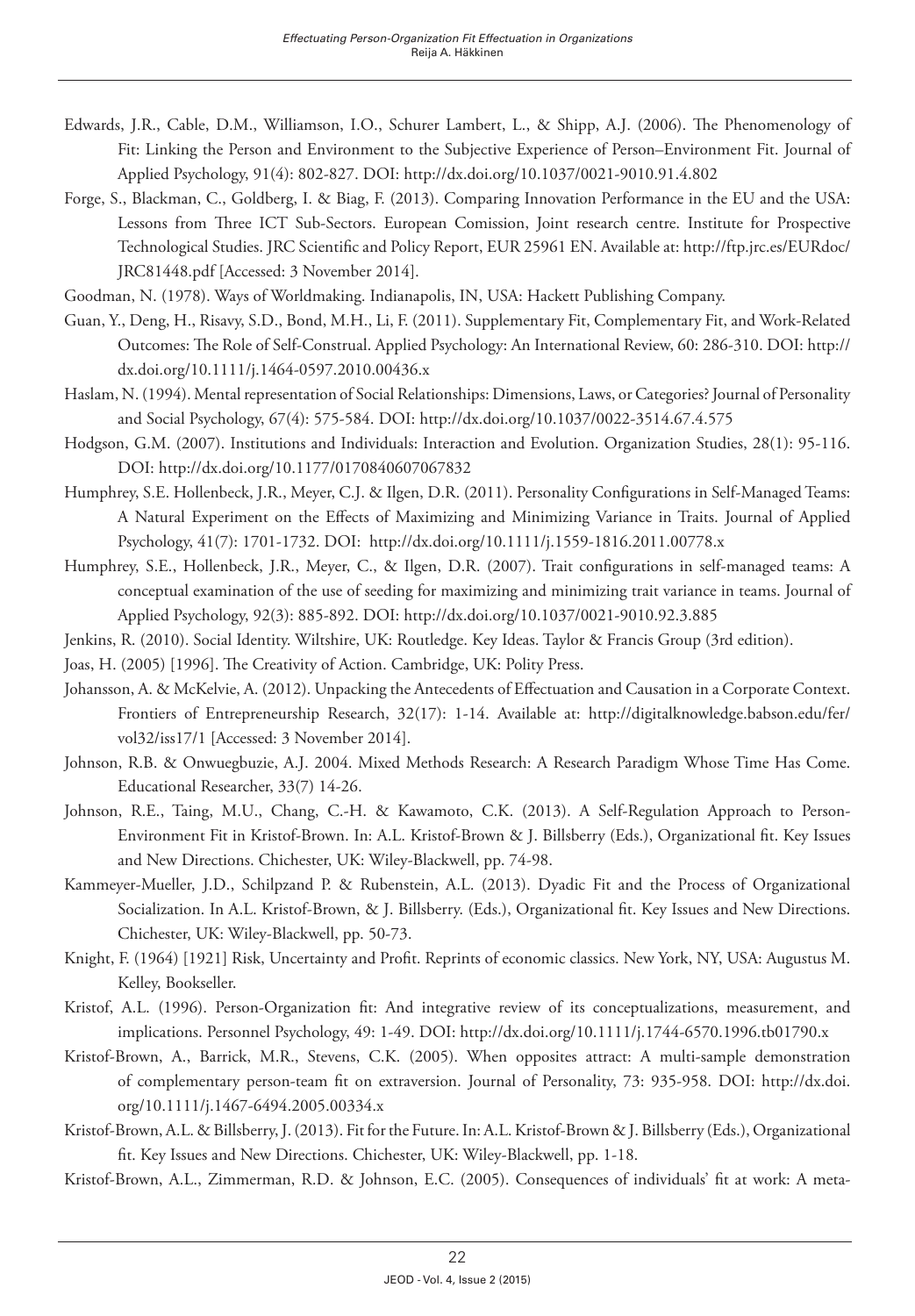analysis of person-job, person-organization, person-group, and person-supervisor fit. Personnel Psychology, 58: 281-342. DOI:<http://dx.doi.org/10.1111/j.1744-6570.2005.00672.x>

- Krueger, N. (2007). What lies beneath? The Experiential Essence of Entrepreneurial thinking. Entrepreneurship Theory & Practice, 31: 123–138. DOI: <http://dx.doi.org/10.1111/j.1540-6520.2007.00166.x>
- Leung, A., Zhang, J., Wong, P.K. & Foo, M.F. (2006). The use of networks in human resource acquisition for entrepreneurial firms: Multiple "fit" considerations. Journal of Business Venturing, 21: 664-686. DOI: [http://](http://dx.doi.org/10.1016/j.jbusvent.2005.04.010) [dx.doi.org/10.1016/j.jbusvent.2005.04.010](http://dx.doi.org/10.1016/j.jbusvent.2005.04.010)
- Lusch, R.F. & Vargo, S.L. (2014). Service-Dominant Logic: Premises, perspectives, possibilities. Cambridge, UK: Cambridge University Press.
- Lusch, R.F. & Vargo, S.L. (2012). The forum on markets and marketing (FMM): Advancing service-dominant logic. Marketing Theory, 12(2): 193-199. DOI:<http://dx.doi.org/10.1177/1470593111429509>
- McKelvie, A., DeTienne, D.R. & Chandler, G.N. (2013). What is the Appropriate Dependent Variable in Effectuation Research? Frontiers of Entrepreneurship Research, 33(4), Article 4. Available at: [http://digitalknowledge.babson.edu/cgi/](http://digitalknowledge.babson.edu/cgi/viewcontent.cgi?article=2627&context=fer) [viewcontent.cgi?article=2627&context=fer](http://digitalknowledge.babson.edu/cgi/viewcontent.cgi?article=2627&context=fer) [Accessed: 3 November 2014].
- McMullen, J.S. & Shepherd, D.A. (2006). Entrepreneurial action and the role of uncertainty in the theory of the entrepreneur. Academy of Management Review, 31: 132-152. DOI:<http://dx.doi.org/10.5465/AMR.2006.19379628>
- Merecz, D. & Andysz, A. (2012). Relationship between person-organization fit and objective and subjective health status (person-organization fit and health). International Journal of Occupational Medicine and Environmental Health, 25: 166-177. DOI: <http://dx.doi.org/10.2478/S13382-012-0020-z>
- Muchinsky, P.M. & Monahan, C.J. (1987). What is person-environment congruence? Supplementary versus complementary models of fit. Journal of Vocational Behavior, 31: 268-277. DOI: [http://dx.doi.org/10.1016/0001-](http://dx.doi.org/10.1016/0001-8791(87)90043-1) [8791\(87\)90043-1](http://dx.doi.org/10.1016/0001-8791(87)90043-1)
- Perry, J.T., Chandler, G.N. & Markova, G. (2012). Entrepreneurial Effectuation: A Review and Suggestions for Future Research. Entrepreneurship Theory and Practice. 36(4): 837-861. DOI: [http://dx.doi.org/10.1111/j.1540-](http://dx.doi.org/10.1111/j.1540-6520.2010.00435.x) [6520.2010.00435.x](http://dx.doi.org/10.1111/j.1540-6520.2010.00435.x)
- Piasentin, K.A. & Chapman, D.S. (2006). Subjective person-organization fit: Bridging the gap between conceptualization and measurement. Journal of Vocational Behavior, 69: 202-221. DOI: [http://dx.doi.org/10.1016/j.](http://dx.doi.org/10.1016/j.jvb.2006.05.001) [jvb.2006.05.001](http://dx.doi.org/10.1016/j.jvb.2006.05.001)
- Piasentin, K.A. & Chapman, D.S. (2007). Perceived similarity and complementarity as predictors of subjective personorganization fit. Journal of Occupational and Organizational Psychology, 80: 341-354. DOI: [http://dx.doi.](http://dx.doi.org/10.1348/096317906X115453) [org/10.1348/096317906X115453](http://dx.doi.org/10.1348/096317906X115453)
- Porter, M.E. (1985). Competitive advantage. New York, NY, USA: Free Press.
- Read, S. & Sarasvathy, S.D. (2005). Knowing What to Do and Doing What You Know: Effectuation as a Form of Entrepreneurial Expertise. The Journal of Private Equity, 9(1): 45-62. DOI: [http://dx.doi.org/10.3905/](http://dx.doi.org/10.3905/jpe.2005.605370#sthash.26bZNnPS.dpuf) [jpe.2005.605370#sthash.26bZNnPS.dpuf](http://dx.doi.org/10.3905/jpe.2005.605370#sthash.26bZNnPS.dpuf)
- Read, S., Song, M. & Smit, W. (2009). A meta-analytic review of effectuation and venture performance. Journal of Business Venturing, 24(6): 573-587. DOI: <http://dx.doi.org/10.1016/j.jbusvent.2008.02.005>
- Read, S. & Sarasvathy, S.D. (2012). Co-creating a course ahead from the intersection of service-dominant logic and effectuation. Marketing Theory, 12: 225-229. DOI:<http://dx.doi.org/10.1177/1470593112444381>
- Read, S., Sarasvathy, S.D., Dew, N., Wiltbank, R. & Ohlsson, A-V. (2011). Effectual Entrepreneurship. New York, NY, USA: Routledge.
- Resick, C.J., Giberson, T.R., Dickson, M.W., Wynne, K.T. & Bajdo, L.M. (2013). Person-Organization Fit, Organizational Citizenship and Social-Cognitive Motivational Mechanisms. In A.L. Kristof-Brown & J. Billsberry (Eds.), Organizational fit. Key Issues and New Directions. Chichester, UK: Wiley-Blackwell, pp. 99-123.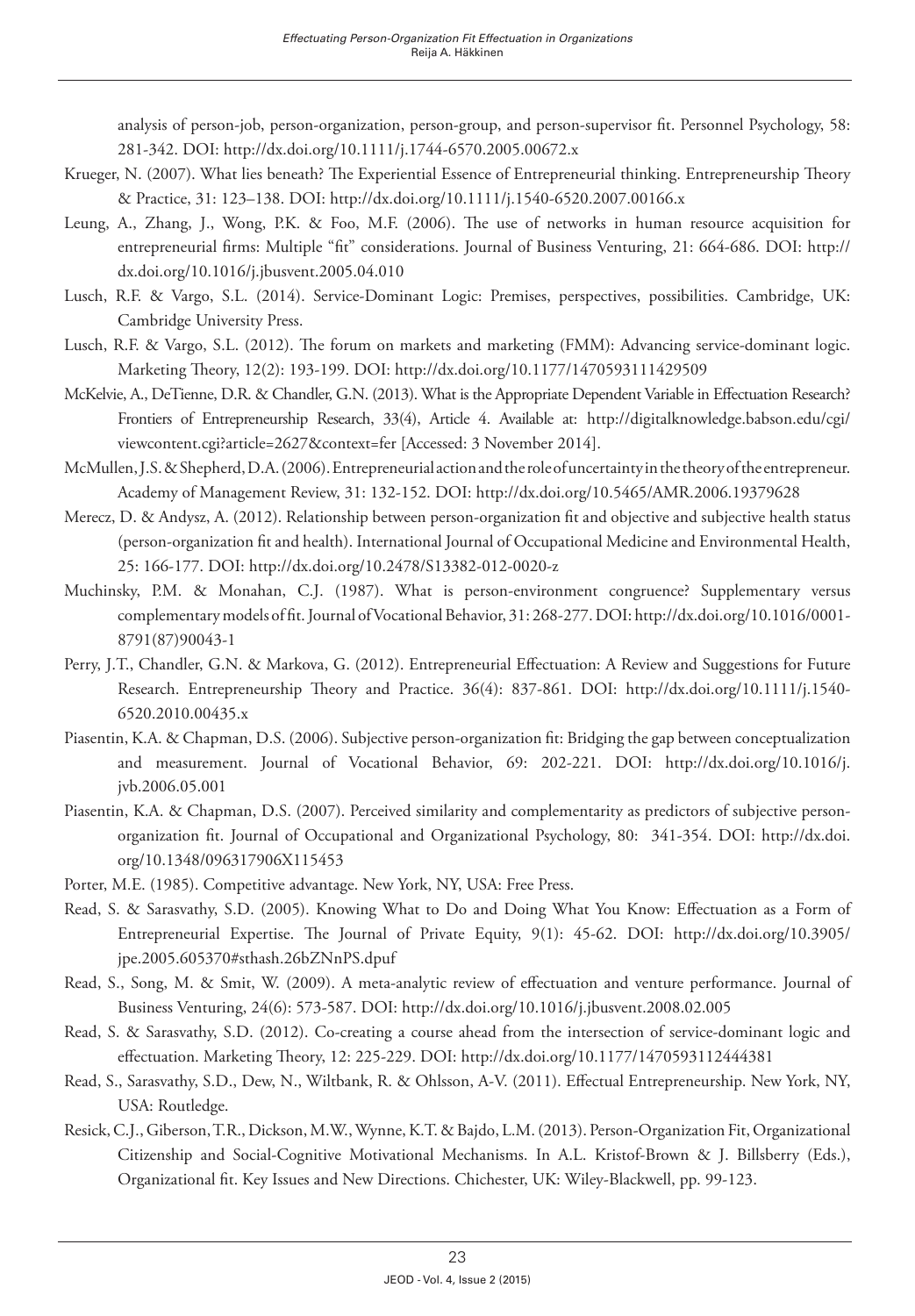- Rostgaard Evald, M. & Senderovitz, M. (2013). Exploring internal corporate venturing in SMEs: effectuation at work in a new context. Journal of Enterprising Culture, 21(3): 275-299. DOI: [http://dx.doi.org/10.1142/](http://dx.doi.org/10.1142/S021849581350012X) [S021849581350012X](http://dx.doi.org/10.1142/S021849581350012X)
- Sarasvathy, S.D. & Dew, N. (2005). New market creation through transformation. Journal of Evolutionary Economics, 15: 533-565. DOI:<http://dx.doi.org/10.1007/s00191-005-0264-x>
- Sarasvathy, S.D. (2001). Causation and Effectuation: Toward a Theoretical Shift from Economic Inevitability to Entrepreneurial Contingency. Academy of Management Review, 28: 43-263. DOI: [http://dx.doi.org/10.5465/](http://dx.doi.org/10.5465/AMR.2001.4378020) [AMR.2001.4378020](http://dx.doi.org/10.5465/AMR.2001.4378020)
- Sarasvathy, S.D. (2003). Entrepreneurship as a science of the artificial. Journal of Economic Psychology, 24: 203-230. DOI: [http://dx.doi.org/10.1016/S0167-4870\(02\)00203-9](http://dx.doi.org/10.1016/S0167-4870(02)00203-9)
- Sarasvathy, S.D. (2008). Effectuation: Elements of Entrepreneurial Expertise (New Horizons of Entrepreneurship). Northampton, MA, USA: Edward Elgar Publishing.
- Sarasvathy, S.D. & Dew, N., 2005. New market creation through transformation. Journal of Evolutionary Economics, 15, 533–565.
- Sarasvathy, S.D., Dew, N., Read, S. & Wiltbank, R. (2008). Designing Organizations that Design Environments: Lessons from Entrepreneurial Expertise. Organization Studies, 29(3): 331-350. DOI: [http://dx.doi.](http://dx.doi.org/10.1177/0170840607088017) [org/10.1177/0170840607088017](http://dx.doi.org/10.1177/0170840607088017)
- Sarasvathy, S.D., 2003. Entrepreneurship as a science of the artificial. Journal of Eco-nomic Psychology 24: 203–230.
- Shepherd, D.A. (2003). Learning from Business Failure: Propositions of Grief Recovery for the Self-Employed. Academy of Management Review, 28(2): 318-328.
- Spinosa, C., Flores, F. & Dreyfus, H.L. (1997). Disclosing New Worlds. Entrepreneurship, democratic action, and the cultivation of solidarity. Cambridge, MA, USA: The MIT Press.
- Teece, D.J. (2007). Explicating dynamic capabilities: the nature and microfoundations of (sustainable) enterprise performance. Strategic Management Journal, 28(13): 1319-1350. DOI: <http://dx.doi.org/10.1177/0170840607088153>
- Turner, K.L., Makhija, M.V. (2006). The Role of Organizational Controls in Managing Knowledge. Academy of Management Review, 31(1): 197-217. DOI:<http://dx.doi.org/10.5465/AMR.2006.19379631>
- Vargo, S.L. & Lusch, R.F. (2004) Evolving to a New Dominant Logic for Marketing. Journal of Marketing, 68(1): 1-17. DOI:<http://dx.doi.org/10.1509/jmkg.68.1.1.24036>
- Venkataraman, S., Sarasvathy, S.D., Dew, N. & Forster, W.R. (2011) Reflections on the 2010 AMR decade award: Whither the promise? Moving forward with entrepreneurship as a science of the artificial. Academy of Management Review, 37: 21-33. DOI:<http://dx.doi.org/10.5465/amr.2011.0079>
- Verquer, M.L., Beehr, T.A. & Wagner, S.H. (2003). A meta-analysis of relations between person-organization fit and work attitudes. Journal of Vocational Behavior, 63(3): 473-489. DOI: [http://dx.doi.org/10.1016/S0001-](http://dx.doi.org/10.1016/S0001-8791(02)00036-2) [8791\(02\)00036-2](http://dx.doi.org/10.1016/S0001-8791(02)00036-2)
- Wang, S., Guidice, R.M., Tansky, J.W. & Wang, Z-M. (2010). When R&D Spending Is Not Enough: The Critical Role Of Culture When You Really Want To Innovate. Human Resource Management, 49(4): 767-792. DOI: [http://](http://dx.doi.org/10.1002/hrm.20365) [dx.doi.org/10.1002/hrm.20365](http://dx.doi.org/10.1002/hrm.20365)
- Weick, K.E. (1969). The Social Psychology of Organizing. Topics in Social Psychology. Reading, MA, USA: Addison-Wesley Publishing.
- Wheeler, A.R., Halbesleben, J.R.B. & Shanine, K. (2013). Exploring the Middle-Range of Person-Environment Fit Theories though a Conservation of Resources Perspective. In: A.L. Kristof-Brown & J. Billsberry (Eds.), Organizational fit. Key Issues and New Directions. Chichester, UK: Wiley-Blackwell, pp. 170-194.
- Wiltbank, R., Dew, N., Read, S. & Sarasvathy, S.D. (2006). What to do next? The case for non-predictive strategy. Strategic Management Journal, 27: 981-998. DOI: <http://dx.doi.org/10.1002/smj.555>